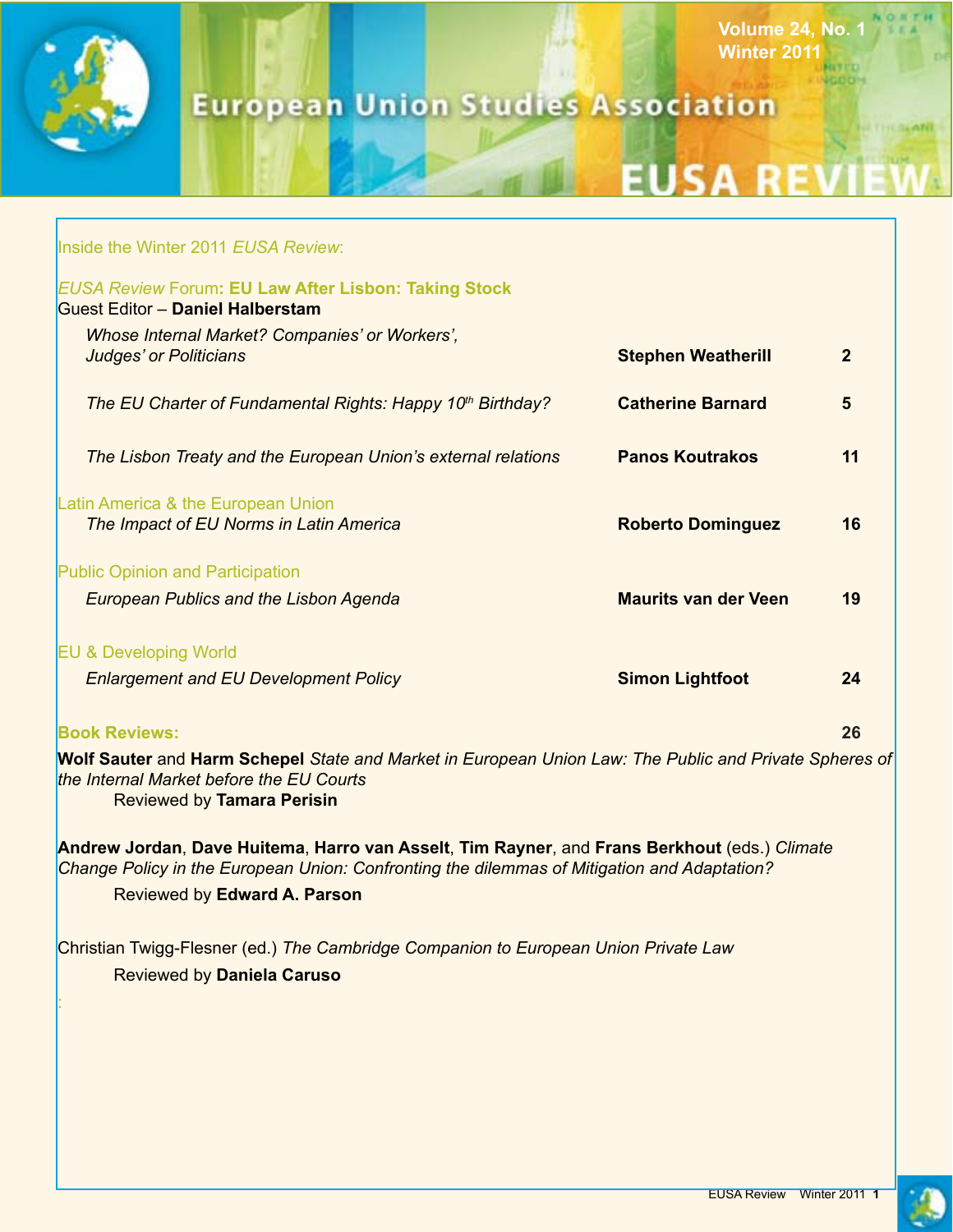the question whether EU free movement law protected a shipping firm wishing to reflag one of its vessels, the *Rosella*, from the Finnish flag to that of Estonia from collective action by labour unions aimed at deterring corporate migration. The potential losers: Finnish workers. The potential winners: corporate interests seeking lower costs, and Estonian workers. In the longer term, the balancing of winners and losers invites assessment of the type of internal market that is being built: freedom to trade? freedom to act collectively to compete effectively against corporate power? *Laval* had many similarities and some differences, and arose out of action by Swedish labour unions aimed at blockading worksites owned by Laval, a Latvian company which was employing workers posted to Sweden from Latvia who were not subject to the relatively generous terms and conditions enjoyed by Swedish workers.

The unions are private parties, not public bodies, but the Court has long taken the view that such entities are subject to the Treaty rules governing the free movement of persons, including companies. It did not deviate from that approach. Nor did it find a way to exclude the collective action from the scope of the Treaty on the basis that the EU lacks *legislative* competence in regard to the right of association and the right to strike (see now Article 153(5) TFEU). The rules of free movement apply even in areas where the EU's legislative reach is exhausted: here too the Court was following its own orthodox approach. This left the Court to conclude that it was dealing with a restriction on cross-border economic activity. What mattered was whether the restrictive effects of the collective labour action were *justified*. And here the Court was breaking new ground. Although it had in the past dealt with cases pitting fundamental economic rights against fundamental social and political rights – such as *Schmidberger* v *Austria* (Case C-112/00 [2003] ECR I-5659) in which it held that, given the the importance of freedom of expression, there was no violation of EU law where environmental protests blocked the motorway though the Brenner Pass to the detriment of cross-border trade – it had never before addressed the need to reconcile fundamental (but not absolute) rights in the context of labour disputes. And it was forced to do so without any helpful map or priority list in the Treaty (NicShuibhne 2009).

Corporate mobility or protecting the rights of (Scandinavian) workers? The Court accepted in principle that the right to take collective action to protect workers is a legitimate interest which justifies a restriction of economic freedoms guaranteed by the Treaty. It added that the Community, now Union, has 'not only an economic but also a social purpose' (para 79 *Viking Line*, para 105 *Laval*). But who actually wins? This is

ultimately a matter for the national court before which the litigation had been initiated but the Court of Justice in *Viking Line* explained that that court must ascertain whether the objectives pursued by means of the collective action concern the protection of workers; and that 'even if that action – aimed at protecting the jobs and conditions of employment of the members of that union liable to be adversely affected by the reflagging of the *Rosella* – could reasonably be considered to fall, at first sight, within the objective of protecting workers, such a view would no longer be tenable if it were established that the jobs or conditions of employment at issue were not jeopardised or under serious threat'. rectly targeted and asserts, beyond the proper scope of the Treaty, a setting aside of locally determined welfarist choices (Joerges and Rödl 2009). In the 'older' Member States in particular the rulings generated high levels of hostility from labour unions and those with political concern to be seen to protect such interests: although voices from Central and Eastern Europe occasionally observed that 'this is why we joined'. But the law, before the entry into force of the Lisbon Treaty, rests heavily on the *justification* entertained by the Court for such practices. The storm that devastated the Treaty establishing a Constitution was in part whipped up by anxiety

If this test means that it must be checked *in the particular circumstances of this case* whether the collective action is apt to achieve its stated ends of protecting workers' jobs and employment conditions, then the judgment is relatively narrow in its impact – although even here the required assessment of whether the action does not go beyond what is necessary to attain its objective is awkward and promises unpredictability. If, by contrast, the ruling means that *only* action aimed at protecting the jobs of union members is recognised as capable of being justified under EU law, then the Court has excluded the possibility of more long-term strategic action taken by unions and even the 'political strike' in so far as it impedes cross-border economic activity. That constitutes a dramatic incursion into the permitted scope of collective labour rights. about the perceived destructive effect of unfettered competition. In France, in particular, the fear of the 'Polish plumber' arriving to steal French jobs (and, rarely was it added, to offer French consumers a more competitive market, thereby to stimulate economic growth and create more jobs) was a factor in the 'No' referendum vote of 2005. *Viking Line* and *Laval* fanned the flames. Adjusting the image of the EU's purpose was a key political aim in negotiating what became the Treaty of Lisbon – not least in order to prepare an excuse for withholding any opportunity for a further national referendum (except in Ireland). The Treaty now commits the Union to *inter alia* a 'social market' (Article 3(3) TEU). Before the entry into force of the Lisbon Treaty on 1 December 2009 it was provided that the activities of the EC shall include 'a

The ambiguity of the Court's judgment is troubling. It empowers actors at national level seeking to propel reform of the 'social partnership' to the benefit of employer interests: it is likely to place a deterrent effect on collective labour action. All the more so because of the risk that if action is found to be unlawful, the union may be liable to pay compensation to commercial operators whose business has been caused harm: exactly this occurred as a result of a subsequent ruling of a Swedish court in the *Laval* litigation, in which it was concluded that discrimination had been suffered by the Latvian company because of Swedish refusal to take account of collective agreements applicable in Latvia (Reich 2010). The litigation in *Viking Line* itself was settled out of court shortly after the Court's judgment, but the consequence was a general anxiety that the Court had stumbled into the shaping of collective labour law and policy, an area in which it has little expertise and in which it has adopted a test which significantly favours corporate interests over worker protection (Davies 2008; Azoulai 2008; Barnard 2009). The critiques have covered not only outcome but purpose: to weigh matters of social constitutional law against economic considerations goes beyond the democratic failure of nation states against which free movement law is corsystem ensuring that competition in the internal market is not distorted.' Now, post-Lisbon, Article 2 EU provides only that 'The Union shall establish an internal market'. The commitment to 'a system ensuring that competition is not distorted' has been relegated to a Protocol attached to the Treaties. Article 28 of the Charter of Fundamental Rights provides *inter alia* that workers have the right to take collective action to defend their interests, including strike action – and, as a result of the Lisbon Treaty, this is now a binding provision. So does this mean the EU has shifted its focus? Is it no longer so aggressively 'economic'? With particular reference to *Viking Line* and *Laval* is collective labour action now protected, even where it impedes cross-border activity? No. The Lisbon alterations alter the tone of the Treaty, but the Member States were not able to agree definitively to change the heartland of the law of the internal market. Clearly, were one seeking to defend the (trade-restrictive) expression of social and political freedom before the Court, one would now argue that post-Lisbon the emphasis has shifted: the rise of the 'social market' and the Charter of Fundamental Rights and the relegation of the commitment to undistorted competition all lend support to





#### **Guest Editor- Daniel Halberstam**

Daniel Halberstam is the Eric Stein Collegiate Professor of Law and Director of the European Legal Studies Program at the University of Michigan. He is also Professor of Law in the European Legal Studies Department at the College of Europe, Bruges. A graduate of Columbia College (mathematics) and Yale Law School, he served as clerk to Justice David Souter (U.S. Supreme Court) and as judicial fellow for Judge Peter Jann (European Court of Justice). Halberstam has written widely on comparative federalism, European integration, and constitutional pluralism. He has lectured throughout Europe and serves on several academic advisory boards, including the Common Market Law Review, Cambridge Studies in European Law and Policy (Cambridge Univ. Press), the Max Planck Institute (Heidelberg), and the Institute for Advanced Study (Berlin).

Halberstam has reviewed the German reception of the Lisbon Treaty in "The German Constitutional Court Says 'Ja Zu Deutschland!,"' German Law Journal 10:9 (2009) (with C. Moellers), and has most recently written on "Systems Pluralism and Institutional Pluralism in Constitutional Law: Rethinking National, Supranational, and Global Governance" (working paper), both available on [SSRN.](http://papers.ssrn.com/sol3/cf_dev/AbsByAuth.cfm?per_id=256592)

### *Whose* **internal market? Companies' or Workers', Judges' or Politicians'** *Stephen Weatherill*

The December 2007 rulings of the Grand Chamber of the Court of Justice in *Viking Line* (Case C-438/05 [2007] ECR I-10779) and *Laval* (Case C-341/05 [2007] ECR I-11767) reveal much about the internal market as an exercise in deregulation and economic freedom. So much so that, for those engaged in protecting the interests of workers in the 'old' Member States, the decisions have become shorthand for all that is wrong with the EU project. More than three years and a notoriously evasive revision of the Treaties later, the rulings continue to provide ample proof of the frequently insuperable difficulty in the EU of replacing judicial interpretation of the meaning of the Treaty by political choices.

*Viking Line*, stripped down to its core, involved

**EU Law After Lisbon: Taking Stock<sup>1</sup>**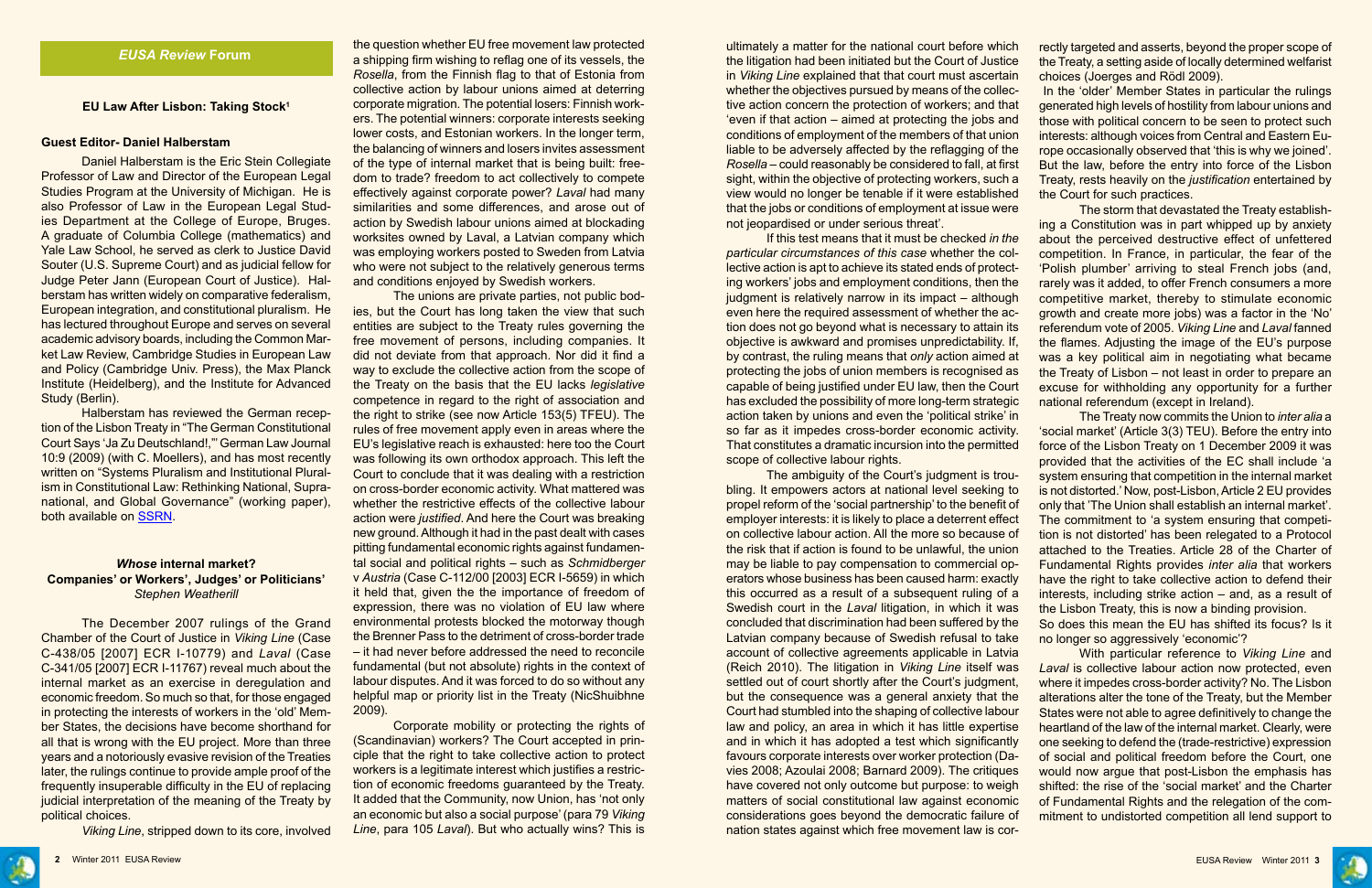the claim that pursuit of economic freedom has been legally braked. But the Treaty provisions on free movement have not been changed: undistorted competition is a commitment found now only in a Protocol, but a Protocol is legally binding. Although there is scope for the Court to adopt an adjusted interpretation of the free movement rules which gives greater weight to justification of practices that tend to inhibit cross-border commercial activity, the Lisbon reforms are too legally 'soft' to *require* that outcome (Semmelmann 2010). Barnard's contribution to this issue offers comparable assessment of the Charter of Fundamental Rights, converted by Lisbon into a legally binding instrument: it may achieve a re-balancing of priorities with consequences sympathetic to social protection but such an impact is far from guaranteed. Ultimately the Court continues to enjoy a great degree of interpretative autonomy.

The process of Treaty revision is in principle able to set aside decisions of the Court about the interpretation of Treaty provisions. But this very rarely happens because it requires all 27 Member States to sign up to the change. It's a familiar story: the famous *Bosman* ruling, applying free movement law to sport (Case C-415/93) [1995] ECR I-4921), has been bitterly attacked but never set aside because there is no unanimity among the 27 Member States about its alleged pernicious effects. And, after *Viking Line* and *Laval*, for all the bullying perpetrated by some of the 'older' Member States, especially France, there was never any likelihood of the Central and Eastern European states surrendering the competitive advantage of their low-cost economies by agreeing to insulate the economies of the older Member States from the (admittedly ambiguous) disciplining effect of the law of the internal market. And so the Lisbon Treaty reforms merely nod to the fear of the migrant Polish plumber but do not definitively change her legal position.

**Stephen Weatherill, Law Faculty & Somerville** College, University of Oxford

- Azoulai, Loic (2008). "The Court of Justice and the Social Market Economy: the emergence of an ideal and the conditions for its realisation" Common Market Law Review, Vol. 45, Issue 5, pp. 1335-56.
- Barnard, Catherine (2008). "Unravelling the Services Directive", Common Market Law Review, Vol. 45, Issue 2, pp. 323-394.
- Barnard, Catherine (2009). "Fifty Years of Avoiding Social Dumping? The EU's Economic and Not So Economic Constitution" pp. 311-342 in Michael Dougan and Samantha Currie, Fifty Years of the European Treaties: Looking Back and Thinking Forward (Oxford: Hart, 2009).
- Commission, 2010. "Towards a Single Market Act: For a highly competitive social market economy - 50 proposals for improving our work, business and exchanges with one another", COM (2010) 608, available at [http://](http://ec.europa.eu/internal_market/smact/docs/single-market-act_en.pdf) [ec.europa.eu/internal\\_market/smact/docs/](http://ec.europa.eu/internal_market/smact/docs/single-market-act_en.pdf) [single-market-act\\_en.pdf.](http://ec.europa.eu/internal_market/smact/docs/single-market-act_en.pdf))

The tension between trading freedom and collective labour rights endures post-Lisbon: *Viking Line* and *Laval* remain high-profile. The 'Monti report' of May 2010 – *A New Strategy for the Single Market: at the service of Europe's Economy and Society* (Monti 2010) - states that: 'There is a broad awareness among policy makers that a clarification ... should not be left to future occasional litigation before the ECJ or national courts. Political forces have to engage in a search for a solution, in line with the Treaty objective [Art 3(3) TEU] of a social market economy'. This seems initially appealing – and yet what sort of solution might be thought politically acceptable? The subsequent Commission Communication issued in October 2010 (Commission 2010) declares that 'Economic freedoms and freedoms of collective action must be reconciled', and advises that likely 'clarification of the exercise of fundamental social rights within the context of the economic freedoms of the single market' can be expected in 2011. But it seems highly improbable that a 'solution' can be extracted through the political process. Even granted a background broad political consensus and an ability to navigate past the obstacles created by the Court's interpretation of the Treaty, it would be fiendishly difficult to draft a legislative text of a sufficiently concrete nature to prove operationally useful in resolving these collisions between economic rights and political and social interests. And in the EU there is in any event no such consensus: the interests of the Member States with relatively lightly regulated, low-wage economies diverge sharply from those with heavier and more costly regulatory environments. It is hard to expect much more than platitudes and legislative tinkering to emerge from political negotiation. The Services Directive (Directive 2006/123) offers a notorious example of how deep political disagreement tends to generate legislative texts strewn with sectoral exclusions, evasion of principle and deliberate textual ambiguity (Barnard 2008, Hatzopoulos 2007). By agreeing laws of this imprecise type politicians delegate power to judges. And therefore the Court's interpretative choices retain deep political significance in the shaping of the internal market.

> The EU Charter of Fundamental Rights, first solemnly proclaimed in December 2000, was intended to make existing fundamental rights more visible.<sup>5</sup> Based on, variously, the European Convention on Human Rights, the Community Social Charter 1989 and the Council of Europe's Social Charter 1961, as well as the constitutional traditions common to the Member States, the Charter was intended to codify – and act as a showcase for - existing rights. It was not intended to create new rights.<sup>6</sup> Although not initially legally binding, it was nevertheless regularly referred to in the pre-Lisbon period by the Advocates-General, the General Court and, latterly, by the Court of Justice to reinforce the interpretation of existing provisions of EU law.<sup>7</sup>

#### **References**

- Davies, Anne (2008). "One Step Forward, Two Steps Back?", Industrial Law Journal, Vol. 37, Issue 2, pp. 126-148.
- Hatzopoulos, Vassilis (2007). "Que reste-t-il de la Directive sur les Services?" Cahiers de Droit Européen, Vol. 43, Nos. 3-4, pp. 299-358.
- Joerges, Christian, and Rödl, Florian (2009). "Informal Politics, Formalised Law and the 'Social Deficit' of European Integration: Reflections after the Judgments of the ECJ in *Viking* and *Laval*'", European Law Journal, Vol. 15, Issue 1, pp. 1-19.
- Monti, Mario (2010). "A New Strategy for the Single Market: at the service of Europe's Economy and Society" available at [http://ec.europa.eu/](http://ec.europa.eu/internal_market/strategy/docs/monti_report_final_10_05_2010_en.pdf%20%20) [internal\\_market/strategy/docs/monti\\_report\\_fi](http://ec.europa.eu/internal_market/strategy/docs/monti_report_final_10_05_2010_en.pdf%20%20)nal\_10\_05\_2010\_en.pdf
- NicShuibhne, Niamh (2009). "Margins of appreciation: national values, fundamental rights and EC free movement law", European Law Review, Vol. 34, Issue 2, pp. 230-256.
- Reich, Norbert (2010). "Laval 'Vierter Akt'". Europäische Zeitschrift für Wirtschaftsrecht, Vol. 21, Heft 12, pp. 454-457.
- Semmelmann, Constanze (2010). "The European Union's Economic Constitution under the Lisbon Treaty: soul-searching shifts the focus to procedure", European Law Review, Vol. 35, Issue 4, pp. 516-541.

## **Endnotes**

1 For an additional recent contribution to this discussion please see the Fall 2010 EUSA Review contribution by Chiara Zilioli



#### **The EU Charter of Fundamental Rights: Happy 10th Birthday?** *Catherine Barnard*

## **1. Introduction**

The EU Charter has been greeted with brickbats and bouquets. The bouquets come largely from interest groups who see it both as an important way of reigning in the excesses of the EU as its competence expands to areas as diverse as immigration, asylum and police cooperation, and as a potentially dynamic tool to challenge existing EU law.<sup>1</sup> The brickbats come from the awkward squad states with a dominant Eurosceptic press (UK, Poland and the Czech Republic) who (incorrectly) see the Charter as bringing in new laws which would destroy jobs'2 and affecting 'policies on abortion, immigration and public services and forc[ing] an end to the ban on secondary picketing in industrial disputes.'3 As a result, when negotiating the IGC mandate for the Lisbon Treaty, one of the UK government's 'red lines' was to protect the UK from the consequences of the change of status of the Charter of Fundamental Rights.4 The principal and most public demonstration of this desire was the adoption of what became Protocol 30 on the application of Charter of Fundamental Rights of the European Union to Poland and to the United Kingdom, referred to in the (probably incorrect) short-hand as the 'opt-out'.

The aim of this contribution is to provide a brief assessment of the Charter ten years after its original adoption and just over a year after it came into force: how has it be used to date, what effect does Protocol 30 have, and what are the prospects for the future?

#### **2. The Charter**

The legal position of the Charter was changed by the Lisbon Treaty. Article 6(1) TEU says the Charter has 'same legal value as the Treaties'. In other words, it forms part of the primary law of the EU, with the result that its provisions have legal effect and can be enforced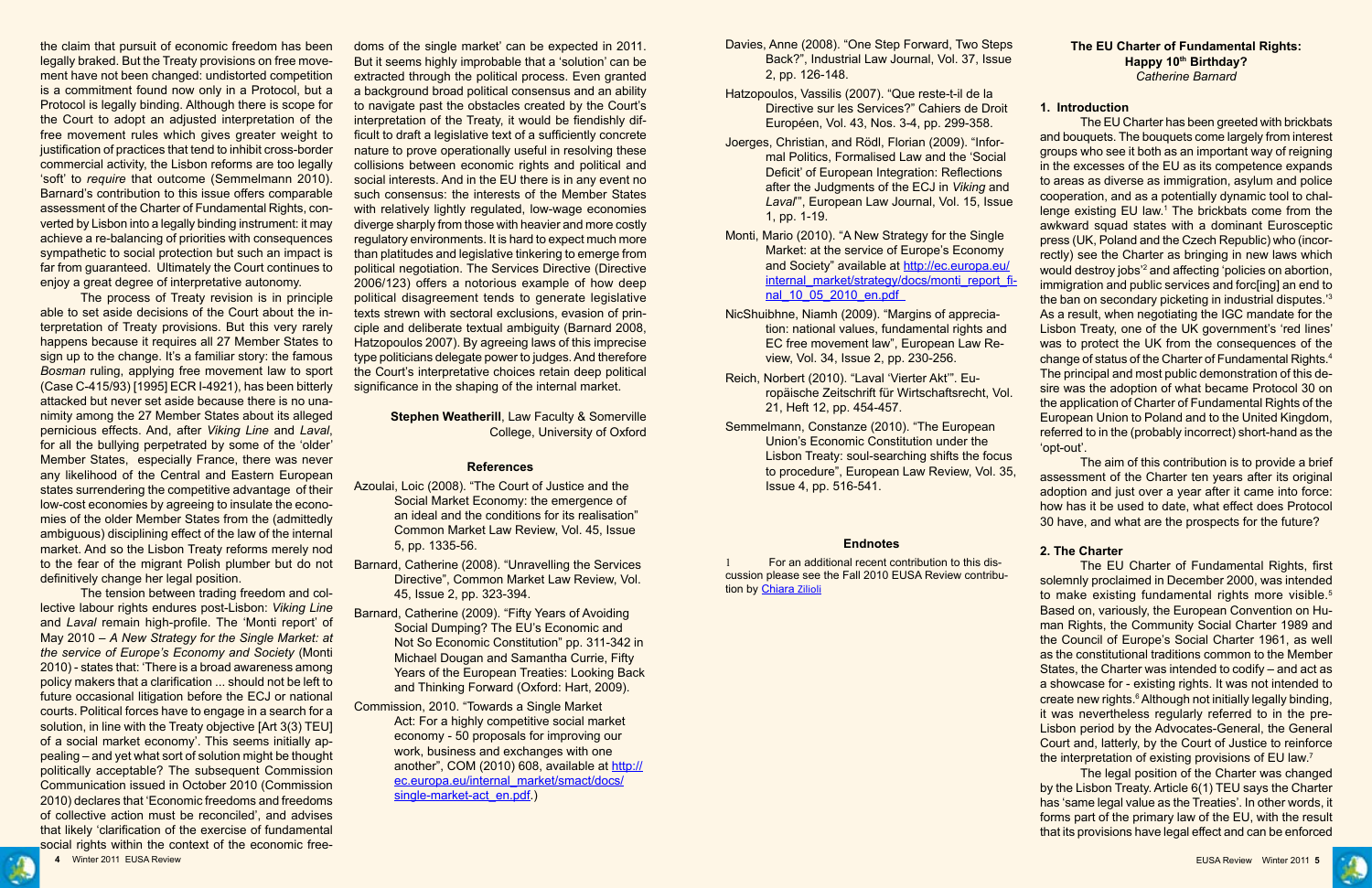

before the European Court of Justice, as well as before the national courts when Union law issues are at stake. This has given rise to a number of concerns, especially in the UK.

What, then, is the nature of these concerns? The Charter includes social and economic rights in the same document as civil and political rights.<sup>8</sup> This is unusual in international human rights instruments. Generally, the two groups of rights are placed in separate documents due to the (contested) argument that while civil and political rights are essentially negative and so do not require state resources, economic and social rights are positive and do. While the UK is prepared to accept that traditional civil and political rights are *rights* (eg Article 2 'Everyone has the right to life', Article 11 'Everyone has the right to freedom of expression'), it is concerned about the potential budgetary implications of the economic and social rights. It is particularly worried about the implications of the Solidarity Title (where the economic and social rights are predominantly located), in particular Article 28 on the right to strike, for UK law. The UK has therefore argued that the economic and social rights, are not actually 'rights' but 'principles' which are not intended to be justiciable (ie they cannot be relied on directly before the courts). The UK secured an amendment to the Charter at the time of the Constitutional Treaty to make this clear: as Article 52(5) now puts it, the provisions of the Charter containing principles 'may be implemented by legislative and executive acts' of the Union and the Member States when implementing Union law. Such provisions 'shall be judicially cognisable only in the interpretation of such acts and in the ruling on their legality'. In other words principles will not be directly effective in the national courts.

Article 51(1) of the Charter says the Charter applies firstly to the institutions, bodies, offices and agencies of the Union, with due regard for the principle of subsidiarity. It also applies to the Member States but only when they are implementing Union law, a point emphasized by the Czech Republic in its (non-binding) Declaration on the Charter. This says 'The Czech Republic stresses that [the Charter's] provisions are addressed to the Member States only when they are implementing Union law, and not when they are adopting and implementing national law independently from Union law.'12 In other words, purely national issues will not be affected by the Charter.<sup>13</sup>

However, the stumbling block remains that the Charter does not identify which provisions contain rights and which principles. The revised explanations accompanying the Charter - 'drawn up as a way of providing guidance in the interpretation of this Charter' and which must be 'given due regard by the court of the Union and of the Member States<sup>'9</sup> - were intended to address this problem. They give examples of principles, drawn from the Solidarity Title of the Charter, including Article 25 on the rights of the elderly ('The Union *recognises and respects* the rights of the elderly to lead a life of dignity and independence and to participate in social and cultural life'), Article 26 on the integration of persons with disabilities and Article 37 on environmental protection.

Confusingly, the explanations also state that some articles may contain elements of rights and principles, such as Article 23 on equality between men and women, Article 33 on family and professional life and Article 34 on social security and social assistance

The meaning of Article  $51(1)$  is  $-$  to an extent - clarified in the explanations:14 Article 51 'seeks to establish clearly that the Charter applies *primarily* to the institutions and bodies of the Union, in compliance with the principle of subsidiarity'.15 The institutions include the European Court of Justice. This raises the tantalizing prospect that the Charter, drafted primarily to govern vertical relationships (individual v. EU, individual v. Member State), might acquire some quasi-horizontal or indirect effect (individual v. individual)<sup>16</sup> through judicial interpretation (see eg *Kücükdeveci*17). *Kücükdeveci*, a case concerning a private sector employer discriminating against his employee on the grounds of age, also appears to suggest that general principles of law may have some form of horizontal effect, at least in so far as they can be used to disapply conflicting provisions of national law, and, as Article 6(3) TEU makes clear, fundamental rights are general principles of law. 18 The general principles may thus be broader in their field of application than the Charter.

(Articles 33 and 34 are in the Solidarity Title). Therefore, this suggests that some social and economic rights will not be mere principles but may in fact give rise to justiciable rights, $10$  a view confirmed by the (pre-Lisbon) decision of the Court of Justice in *Viking.11* As Weatherill discusses in this journal, the case concerned strike action which interfered with freedom of establishment under Article 49 TFEU. The Court, referring to Article 28 of the Charter on the '*right* to negotiate and conclude collective agreements … and to take collective action to defend [the] interests [of workers], including strike action', said the right to strike is a 'fundamental *right* which forms an integral part of the general principles of law' (emphasis added). As we shall see below, concerns that the Solidarity Title might include rights, and not just principles, influenced the drafting of the UK/Poland Protocol No. 30. Before considering the Protocol, we need to consider the scope of application of the Charter.

#### **3. To whom/what does the Charter Apply?**

The significance of the fact that the actions of the EU institutions are subject to review under the Charter has already been felt. In *McB*, 19 the Court considered in detail whether the orthodox interpretation of the Brussels II bis Regulation 2201/200320 should be reconsidered in the light of the Charter, albeit that it ultimately concluded that the Charter did not affect the Regulation's interpretation. In *Volker and Schecke21* the Court went further. The case concerned an EU Regulation requiring individuals to agree that, in order to receive money from EU agricultural funds, their name, address and the amounts they receive had to be recorded on a publicly accessible website. In a robust retort to its critics that it doesn't take rights seriously,<sup>22</sup> the Court used the Charter to strike down the Regulation for its incompatibility with an individual's fundamental right to privacy, in part because the Council and Commission had failed to consider whether there were any less restrictive alternatives to achieve the objective of transparency. the Member Sates must 'respect the rights, observe the principles and promote the application thereof in accordance with their respective powers and respecting the limits of the powers of the Union as conferred on it in the Treaties'. In addition, Article 51(2) provides that 'The Charter does not extend the field of application of Union law beyond the powers of the Union or establish any new power or task for the Union, or modify powers and tasks as defined in the Treaties.'28 This careful ring-fencing of competence in Title VII of the Charter had satisfied the UK since there is no reference to it in Protocol No.30. The Czech Republic and Poland were less certain. In its Declaration on the Charter, the Czech Republic emphasises: that the Charter does not extend the field of application of Union law and does not establish any new power for the Union. It does not diminish the field of application of national law and does not restrain any current powers of the national authorities in this field.<sup>29</sup> Poland was also keen to ensure that the Charter did not curtail its right to legislate. Its Declaration says:

#### **4. Does the Charter expand the EU's competence?**

While the Charter applies 'primarily' to the EU institutions, it also applies to the Member States but, apparently, only when 'implementing' EU law. This has prompted some controversy: according to the case law of the Court, general principles of law (which, as we have seen, include fundamental rights) apply when Member States implement (*Wachauf*23), derogate (*ERT24*), and, more generally, act within the scope of (*Annibaldi25)* EU law. Does this mean that the Charter is limiting the earlier case law? The general view is not, not least because the explanations add: 'As regards the Member States, it follows unambiguously from the case-law of the Court of Justice that the requirement to respect fundamental rights defined in the context of the Union is only binding on the Member States when they act in the scope of Union law' (citing the very cases *Wachauf*; *ERT* and *Annibaldi*).26 If the Charter is meant to be a clarification of the existing law, then the term 'implementing' would cover the two broader uses.27 And even if the Charter applies only to Member States when implementing EU law, in the narrow sense, this may not matter as much as would first appears due to the continued role of general principles of European Union law, principles first developed by the Court and now given Treaty recognition, which will apply in this situation. The Charter does not affect in any way the right of Member States to legislate in the sphere of public morality, family law, as well as the protection of human dignity and respect for human physical and moral integrity. This raises the question as to the nature and function of Protocol No 30 for the UK and Poland (soon to be joined by the Czech Republic at the next Accession). **5. The non-opt-out opt-out** The original intention behind Protocol 30 was to 'clarify the application of the Charter'.30 It was therefore meant to be a document which all the Member States could sign up to. In the event, only Poland and the UK agreed to it. The Protocol thus promptly assumed the look of an 'opt-out', a view reinforced by the then Prime Minster's statement in Parliament that 'It is absolutely clear that we have an opt-out from both the charter and judicial and home affairs.'31 Yet, if Protocol 30 is compared with other genuine 'opt-outs', such as the UK/Denmark opt-out from EMU, it looks nothing like it. So what does Protocol 30 do?

During its drafting, a number of states were concerned about the Charter being used as a Trojan horse to expand the EU's competence to legislate. The horizontal provisions found in Title VII of the Charter try to reassure the Member States. The second sentence of Article 51(1) provides that the Union institutions and The Charter *does not extend* the ability of the Court of Justice of the European Union, or any court or tribunal of Poland or of the United Kingdom, to find that the laws, regulations or administrative provisions, practices or action of



The clarificatory nature of the Protocol can best be seen by looking at Article 1(1):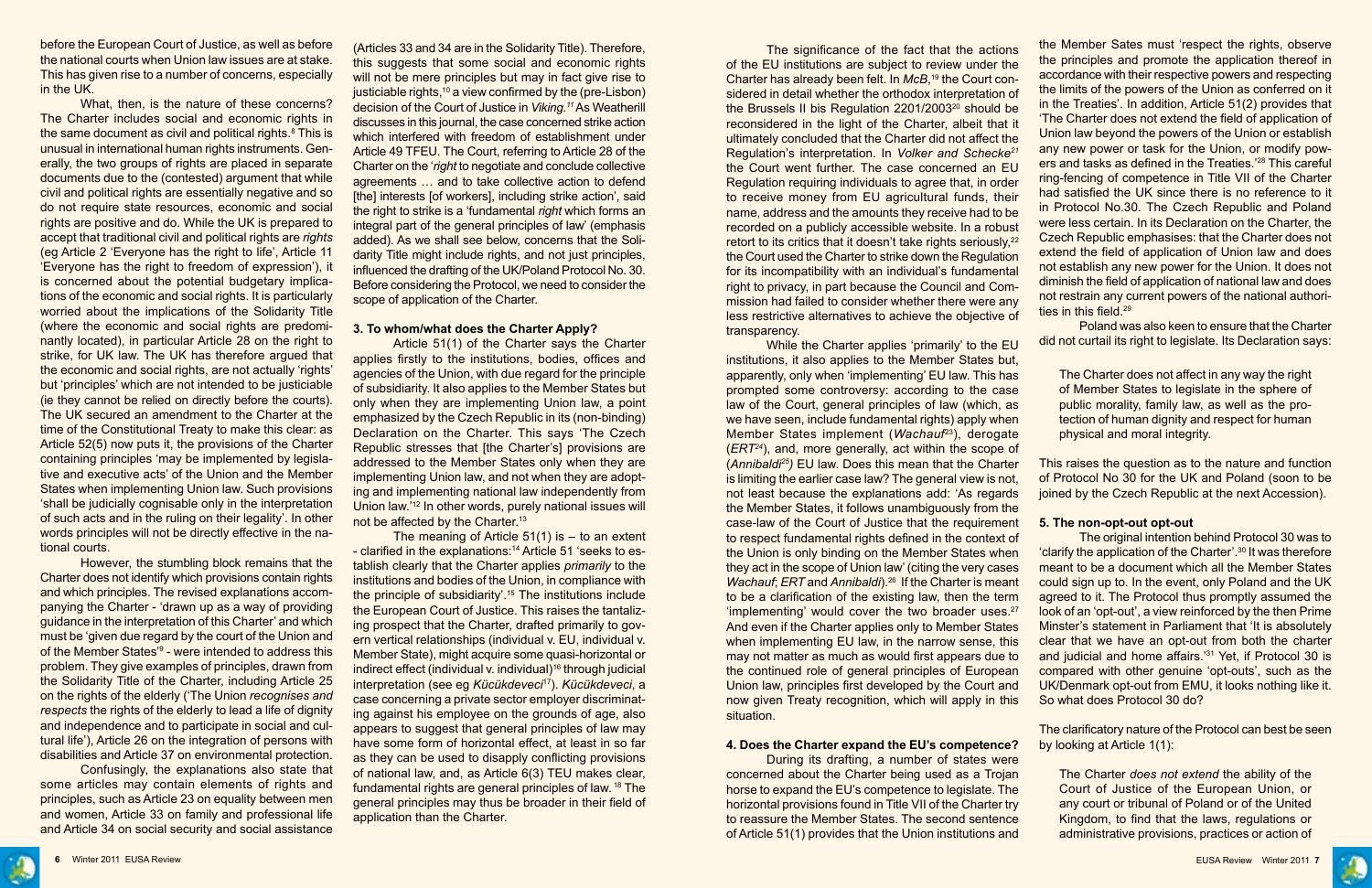This provision, when read in conjunction with the Preamble ('Whereas the Charter reaffirms the rights freedoms and principles recognised by the Union and makes those rights more visible, but does not create new rights or principles'), appears to suggest that since the Charter is simply a reaffirmation of the previous law, it will apply to the UK and Poland. In other words, to the extent that the Charter is merely a restatement of the existing law, then the Protocol is not an opt-out and the Charter will apply to the UK/Poland. This view is reinforced by the existence of Article 1(2) of the Protocol (see below) as well as the fact that Article 2 of the Protocol provides that 'To the extent that a provision of the Charter refers to national laws and practices, it shall only apply to Poland or the United Kingdom to the extent that the rights or principles that it contains are recognised in the law or practices of Poland or of the United Kingdom'. Both Article 1(2) and 2 proceed on the assumption that the Charter will apply to the UK and Poland.<sup>33</sup>

Poland or of the United Kingdom are inconsistent with the fundamental rights, freedoms and principles that it reaffirms.<sup>32</sup>

The fact that the Protocol is not an opt-out is further confirmed in public statements made first by the Labour, and now by the Coalition, government. For example, in its evidence to the House of Lords Select Committee, the Department of Work and Pensions' (DWP) said that 'The UK Protocol does not constitute an "opt-out". It puts beyond doubt the legal position that nothing in the Charter creates any new rights, or extends the ability of any court to strike down UK law'.<sup>34</sup> More significantly, the UK's lawyers told the Court of Appeal in *Saaedi35* in 2010 that:

There is a perplexing irony about the UK and Polish position under Article 1(2) of the Charter. The UK had a labour government at the time when Protocol 30 was adopted. The Labour party's origins lie in the workers' movement. Yet it is a labour government which originally identified the Solidarity Title as problematic. This problem is all the more acute in Poland where the Solidarity movement was so influential in challenging the Communist regime. This point was admitted by the Polish government in its Declaration on the Protocol: 36

the Secretary of State accepts, in principle, that fundamental rights set out in the Charter can be relied on as against the UK, and submits that [Cranston J, the first instance judge] erred in holding otherwise. … The purpose of the Charter protocol is not to prevent the Charter from applying to the United Kingdom, but to explain its effect.

All this seems pretty conclusive: Protocol 30 is not apparently an opt-out.

But is there any wriggle room for the UK/Poland to argue that *in extremis*, Protocol 30 does provide an opt-out. There are two possibilities. The first is derived from an *a contrario* reading of Article 1(1). If the Charter does, in fact, go further than pre-existing law (eg in respect of Article 13 on the freedom of the arts?), the UK/Poland might be able to argue that they have an opt-out from this new rule.

The second possibility concerns Article 1(2) of the Protocol. This says: In particular, and for the avoidance of doubt, nothing in Title IV of the Charter creates justiciable rights applicable to Poland or the United Kingdom except in so far as Poland or the United Kingdom has provided for such rights in its national law.

Article 1(2) therefore appears to refer back to the rights/principles dichotomy discussed above. The Article makes clear that the provisions in Title IV, the Solidarity Title of the Charter, contain principles and not rights, and principles, as Article 52(5) of the Charter makes clear, are not justiciable. But Article 1(2) appears to leave open the door to the possibility of the UK/Poland having an opt-out from any provisions in Title IV which might be considered, in the future, to contain rights, rather than principles. However, even if the UK/Poland do enjoy a limited opt-out, litigants will still be able to resort back to relying on the general principles of law to enforce their fundamental social rights.

Poland declares that, having regard to the tradition of social movement of 'Solidarity' and its significant contribution to the struggle for social and labour rights, it fully respects social and labour rights, as established by European Union law, and in particular those reaffirmed in Title IV of the Charter of Fundamental Rights of the European Union.

This Declaration appears to undermine significantly any potential use of the Article 1(2) 'opt-out' in respect of Poland. In truth, as this Declaration shows, Poland's concerns are not with social and labour rights. Poland's real fears lie with subjects such as gay marriage and abortion but the Protocol (and the Charter) do not expressly touch on these.

One final point about Article 1(2), a point which shows the creative potential offered by the Charter to interest groups. Article 1(2) says that nothing in Title IV of the Charter creates justiciable rights 'except in so far as Poland or the United Kingdom has provided for such rights in its national law'. So if the provisions in Title IV do contain rights, not principles, they will be enforceable against the UK/Poland to the extent that the UK/Poland already have such rights in their system. There are many uncertainties about this turn of phrase, but it might be ar-

#### **6. Conclusions**

gued that if Article 28 confers a right (the right to strike), and because the UK has an equivalent 'right' (albeit that the right is actually drafted in the UK as an immunity<sup>37</sup>), then Article 28 might be justiciable even in the UK in the context of a dispute equivalent to the one in *Viking* arising today. Now Article 28 is not absolute: the right to strike is subject to Union law (namely the conditions laid down in *Viking* that the strike action must be for the protection of workers where the jobs or conditions of employment of the trade union's members are in fact jeopardised or under serious threat, and that the strike action must be the last resort), as well as national law. In the UK the national law limitations are extremely strict: trade unions must comply with 'detailed and legalistic'38 balloting and notice provisions before a strike can benefit from the statutory immunity in tort. Could it now be argued that since these national rules are giving effect to Article 28 of the Charter, a point emphasized by Article 2 of the Protocol, these *national* limitations on the right to strike must be subject to a proportionality review under Article 52(1) of the Charter? That would certainly put the cat among the pigeons. ers and foreign nationals convicted of murder, giving then rights and preventing them from being deported. **Catherine Barnard**, Trinity College, Cambridge **Endnotes** An early example of this was the – ultimately unsuccessful – challenge to the British government's refusal to ban the export of sodium thiopental to the US, a widely used anaesthetic but one which the state of Tennessee used to render the prisoner unconscious before putting him to death by lethal injection: *R (on the application of Zagorski and Baze) v. Secretary of State for Business, Innovation and Skills* [2010] EWHC 3110 (Admin). 2 J. Lyons 'EU Traitor', *The News of the World,* 24 June 2007. 3 'How Brussels will get its way', *Sunday Express,* 21 October 2007.

The Charter has already proved legally significant. In the longer term its psychological impact may be almost as great. No longer is the EU merely a free trade area with human rights as a bolt on extra. Instead it is an organisation with human rights at its core. Already the Commission is scrutinizing all of its proposals for their compatibility with the Charter.<sup>39</sup> The Fundamental Rights Agency is engaged in collecting, recording and analyzing data on human rights.<sup>40</sup> These changes in focus may well spillover into the judicial sphere. The *Viking* decision was much criticized for prioritizing the economic right of free movement over the social right to strike. The free trade orientation of much of its case law, as exemplified by the *Säger* market access approach,<sup>41</sup> inevitably led it in that direction. However, the incorporation of the Charter might require a re-evaluation of the competing rights. No longer can it be assumed that the economic freedoms should take priority. Rather there should be a more genuine balancing between the competing interests. This is what Advocate General Trstenjak forcefully argued in *Commission* v. *Germany (occupational pensions)*. 42 There are signs that the Court was somewhat swayed by her views in that case. These are exciting times for the Charter. As it 35th Report, para. 52): 'First we will not accept a treaty that allows the charter of fundamental rights to change UK law in any way. …' 5 The Cologne Presidency conclusions, para. 44. See also the Preamble to the Protocol 'WHEREAS the Charter reaffirms the rights, freedoms and principles recognised in the Union and makes those rights more visible, but does not create new rights or principles;' 7 See eg Case C-540/03 *Parliament v Council (Family reunification)* [2006] ECR I-5769; Case C-303/05 *Advocaten voor de Wereld* [2007] ECR I-3633; Case C305/05 *Ordre des barreaux francophones et germanophone and Others* [2007] ECR I5305; Joined Cases C-402/05P and C-415/05P *Kadi* and *Al Barakaat International* [2008] ECR I-6351. See Lord Goldsmith, 'A Charter of Rights, Freedoms and Principles' (2001) 38 *CMLRev*. 1201, 1212. 9 Article 52(7) of the Charter. 10 See, e.g. eg Article 31 'Every worker has the right to working conditions which respect his or her health, safety and dignity'.

4 As Tony Blair MP, then British Prime Minster, said to the Liaison Committee of the 18 June 2007 (reported in the House of Commons' European Scrutiny Committee's



approaches its adolescence, we as lawyers shall enjoy the thrills and spills of the Charter's teenage years. The general public might not, however, feel the same. All the talk of the opt-out lingers and they may well be surprised to discover that the Charter can be successfully invoked to help unpopular causes, such as failed asylum seek-11 Case C-438/05 *Viking* [2008] ECR I-10889. 12 Declaration 53, first paragraph. See also new Art. 4(1) TEU and Art. 5(2) second sentence.

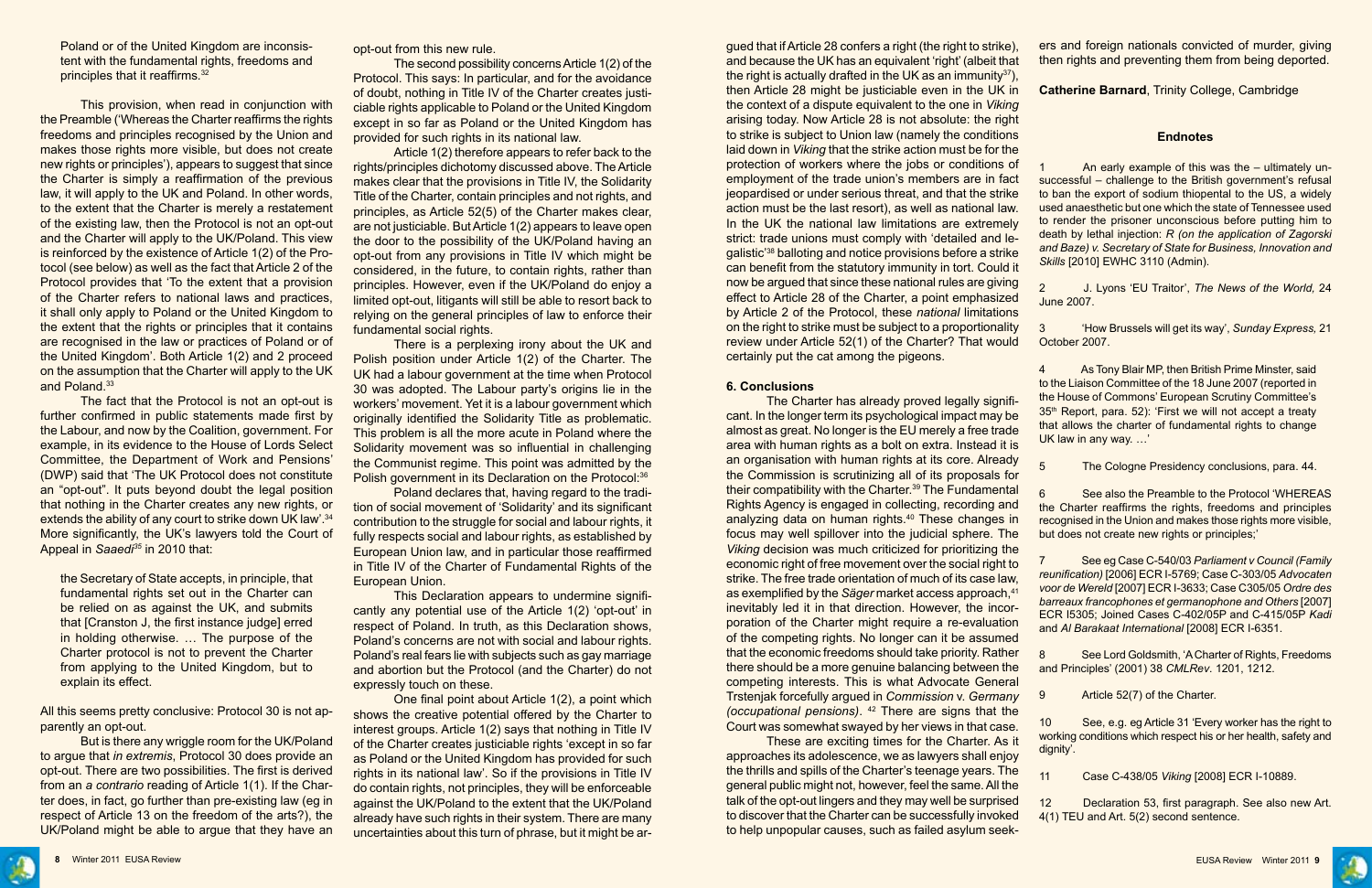

13 Despite the attacks on the wholly internal rule led by AG Sharpston in Case C-212/06 *Government of the French Community and Walloon Government* v. *Flemish Government* [2007] ECR I-1683 and Case C-34/09 *Gerardo Ruiz Zambrano*, opinion of 30 Sept. 2010, the Court does not seem prepared to use the Charter to reverse the rule: Case C-339/10 *Estov* v. *Ministerski savet na Republika Bulgaria*, Order of 12 Nov. 2010.

14 Explanations relating to the Charter of Fundamental Rights OJ [2007] C303/17.

15 Emphasis added. The institutions already consider themselves bound by the Charter: Commission Communication, *Compliance with the Charter of Fundamental Rights in Commission Legislative Proposals*, COM(2005) 172. See also House of Lords EU Select Committee: *Human Rights Proofing EU Legislation*, 16th Report of Session 2005–06, HL Paper 67.

22 J. Coppel and A. O'Neill, "The European Court of Justice: Taking Rights Seriously" (1992) 14 *Legal Studies* 227

26 The explanation adds 'Of course this rule, as enshrined in this Charter, applies to the central authorities as well as to regional or local bodies, and to public organisations, when they are implementing Union law.'

16 See P.Craig, *The Lisbon Treaty: Law, Politics and Treaty Reform* (Oxford, OUP, 2010) who also points out that analogous reasoning could equally apply to national courts since they are part of the Member States: Case C-224/01*Köbler* [2003] ECR I-10239.

17 Case C-555/07 *Kücükdeveci* v *Swedex GmbH & Co. KG*, judgment of 19 January 2010, para. 22.

18 See eg Case 29/69 *Stauder* [1969] ECR 419; Case 11/70 *Internationale Handelsgesellschaft mbH* v *Einfuhr und Vorratsstelle für Getreide und Futtermittel* [1970] ECR 1125, para. 4.

19 Case C-400/10 PPU *McB* v. *LE*, judgment of 5 October 2010.

20 Reg. 2201/2003 concerning jurisdiction and the recognition and enforcement of judgments in matrimonial matters and the matters of parental responsibility (OJ [2003] L338/1).

21 Case C-92/09 and C-93/09 *Volker and Schecke*, judgment of 9 November 2010.

23 Case 5/88 *Wachauf* [1989] ECR 2609.

24 Case C-260/89 *ERT* [1991] ECR I-2925.

25 Case C-309/96 *Annibaldi* [1997] ECR I-7493.

27 Although it is not expressly discussed, the Court had no hesitation in applying the Charter to a situation of derogation in Case C-578/08 *Chakroun* v. *Minister van Buitenlandse Zaken*, judgment of 4 March 2010. The British courts have taken a similar view: *R (on the application of Zagorski and Baze) v. Secretary of State for Business, Innovation and Skills* [2010] EWHC 3110 (Admin), per Lloyd Jones J, para. 70.

28 See also Art. 6(1) TEU and Declaration 1 of the Final Act of the Treaty of Lisbon'

> The Union's institutions have been tireless in their praise for the significance of the new provisions. Acording to the European Council, the Lisbon Treaty 'will bring increased efficiency to our external action'.<sup>4</sup> In its Opinion on the 2007 Intergovernmental Conference, the European Commission stated that the latter 'will give Europe a clear voice in relations with our partners worldwide, and sharpen the impact and visibility of our message'.5 And President Sarkozy of France wrote during the Russia-Georgia crisis in August 2008 that, had the new Treaty entered into force, the Union would have had the institutions it needed in order to cope better with international crisis.<sup>6</sup>

29 Declaration 53, second paragraph.

30 Protocol 30, 8<sup>th</sup> Preamble.

31 [http://www.publications.parliament.uk/pa/cm200607/](http://www.publications.parliament.uk/pa/cm200607/cmhansrd/cm070625/debtext/70625-0006.htm) [cmhansrd/cm070625/debtext/70625-0006.htm](http://www.publications.parliament.uk/pa/cm200607/cmhansrd/cm070625/debtext/70625-0006.htm) (accessed 22 Dec. 2010)

32 Emphasis added.

33 I am grateful to Paul Craig for this point.

34 House of Lords EU Select Committee, *The Treaty*  of Lisbon: An Impact Assessment, 10<sup>th</sup> Report, 2007-8, HL Paper 62, para.5.86.

35 [2010] EWCA Civ 990, para. 8. A question on the effect of the Protocol has now been referred to the Court of Justice in Case C-411/10 *NS* which has been joined with a case from Ireland, C-493/10 *ME*. Protocol 30 does not apply to Ireland.

36 Declaration 62.

37 *Metrobus v. Unite the Union* [2009] EWCA 829, para 37, Lloyd LJ: 'English law does of course recognise a right to strike, and exempts trade unions from the tortious liability that they would otherwise be under for calling a strike.'

38 *Metrobus v Unite the Union* [2009] IRLR 851, para. 119, per Maurice Kay LJ.

39 See eg Compliance with the Charter of Fundamental Rights in Commission legislative Proposals: *Methodology for systematic and rigorous monitoring* COM(2005) 172; Commission Strategy for the Effective Implementation of the Charter COM(2010) 573.

40 Reg. No. 168/2007 (OJ [2007] L53/1).

41 Case C–76/90, *Säger* [1991] ECR I–4221.

42 Case C-271/08 [2010] ECR I-000.

#### **The Lisbon Treaty and the European Union's external relations**  *Panos Koutrakos\**

### **Group therapy for too long, expectations too high**

Throughout the group therapy process in which the EU has engaged in the last nine years, from the fateful Constitutional Treaty to the Lisbon Treaty, its foreign affairs have been viewed as of paramount importance. This was made clear in the Laeken Declaration, which kick-started the process in 2001, and raised this question: '[d]oes Europe not, now that it is finally unified, have a leading role to play in a new world order, that of a stabilising role worldwide and to point the way ahead for many countries and peoples?'1

This emphasis on the EU's international role also informed the Lisbon Treaty. Launching the Intergovernmental Conference which led to its drafting and adoption, the European Council stated that '[i] n order to secure our future as an active player in a rapidly changing world and in the face of ever-growing challenges, we have to maintain and develop the European Union's capacity to act...'.<sup>2</sup> Such statements become even more interesting in the light of the Union's ambitions: the European Security Strategy, for instance, states that 'Europe should be ready to share in the responsibility for global security and in building a better world'.3

This note suggests that such enthusiasm is exaggerated. For reasons of space, it does so by focusing on the main amendments introduced at Lisbon in the area of external political relations.

#### **The pillars are dead, long live the pillars**

A major innovation of the Lisbon Treaty, the significance of which has been hailed by its supporters incessantly, is the abolition of the pillar structure. A constant since the Maastricht Treaty, it divided the activities of the Union in three distinct sets of rules, the European Community, the Common Foreign and Security Policy (CFSP), and, since Nice,

## **How to Support the European Union Studies Association!**

#### **Library Membership**

 \* To build the EU-related library collection. \$150 / year

#### **Sustaining Membership**

 \* Free conference access for up to 4 graduate students.

 \* One free 1-page advertisement/announcement in the Review per year. \$1,000 / year

#### **Contributing Membership**

 \* 25% conference fee reduction for up to 4 graduate students.

 \* 50% reduction on one 1/2-page advertisement in the Review per year. \$500 / year

Your gifts are tax-deductible to the extent allowable by U.S. tax law. Include a contribution with your membership renewal, or contact the EUSA Office to make a contribution. Call 412.648.7635 or email EUSA.

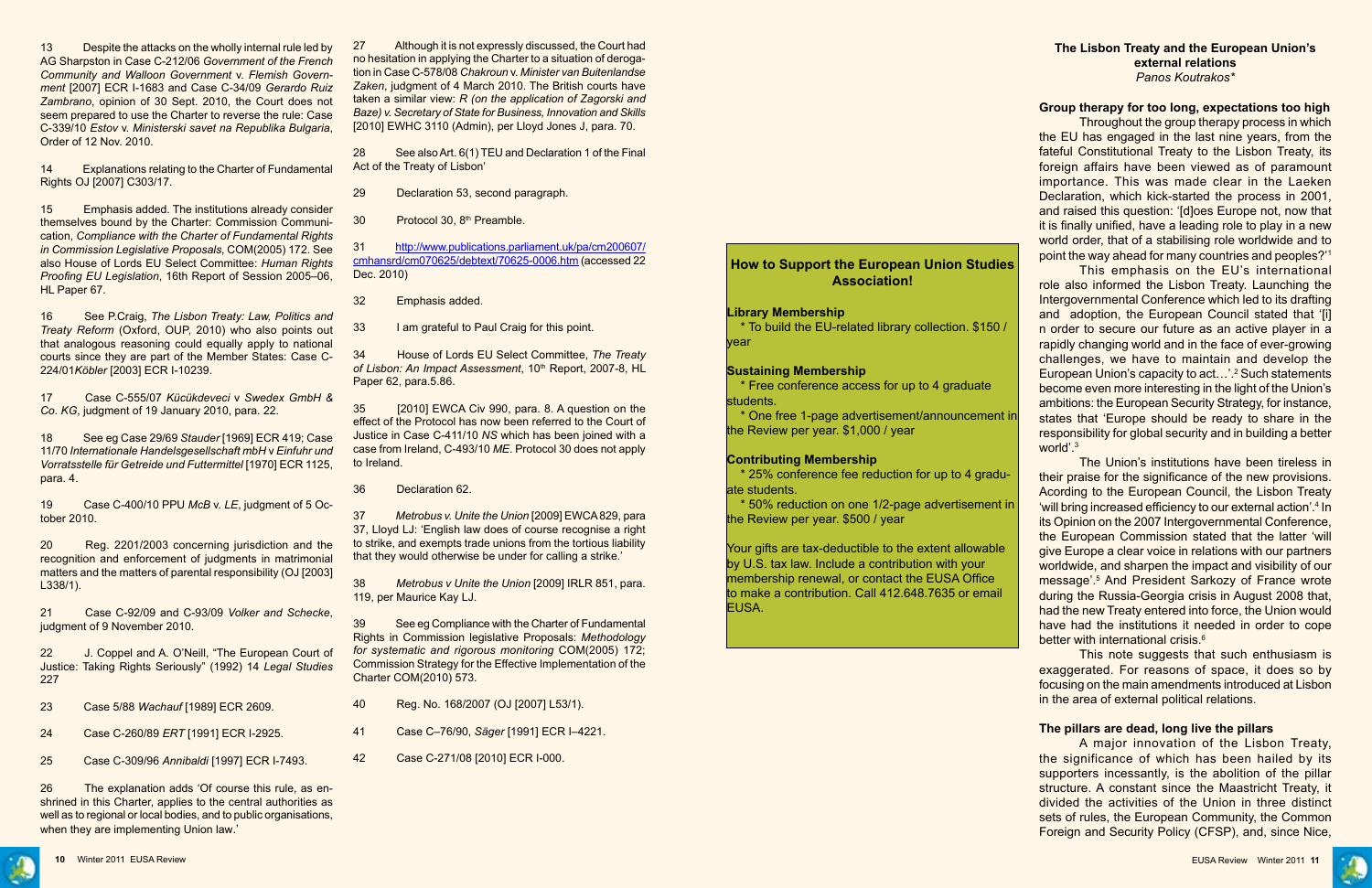

Police and Judicial Cooperation in Criminal Matters. These sets of rules also reflected different models of integration, the first pillar characterised by distinct supranational features, whereas the remaining were clearly intergovernmental.

This coexistence of different sets of rules made the Union legal system appear puzzling in its complexity. The abolition of the pillars at Lisbon led to the integration of CFSP, as well as Judicial and Police Cooperation in Criminal Matters, into a unitary framework, the EU, hence rendering the EC a thing of the past.

However, the formal abolition of the pillars has not necessarily given rise to a truly integrated legal order. Whilst the old third pillar is now fully integrated within the Union legal order, the CFSP framework maintains its very distinct legal character which differentiates it from all other EU external policies. This is clear from the structure of the Treaties (the substantive CFSP provisions are still set out in TEU whilst all other EU policies are set out in TFEU), as well as their wording (Article 2(4) TFEU refers to the Union's competence in the area of CFSP as a category distinct from all the other categories of competence). Furthermore, Article 24(1) TEU states that the 'common foreign and security policy is subject to specific rules and procedures'. If anything, the Lisbon Treaty underlines the distinct legal nature of CFSP, and renders its preservation a matter of constitutional significance.<sup>7</sup>

whilst they deem it sensible to rely upon institutions and processes of what used to be the Community legal order, they wish to do so at a different pace, in accordance with a different model of integration, and in order to achieve qualitatively different objectives. It was this fundamental differentiation that the establishment of the complex pillar structure sought to convey. The abolition of the appearance of that structure by no means makes it any less present. Similarly, whilst the previous pillar-structure was viewed as complex, the removal of the appearance of complexity does not necessarily make the new legal structure any easier to manage.

The existence of CFSP as a distinct pillar within the Union architecture is also illustrated by the substantive provisions of the new Treaty. In terms of decision-making, the prevailing role of unanimity is maintained,<sup>8</sup> and any derogations are limited, clearly prescribed, and entirely consistent with the logic of the exceptions introduced by the previous constitutional arrangements. In terms of enforcement, CFSP is still excluded from the jurisdiction of the Court of Justice. Whilst Lisbon introduces two exceptions,<sup>9</sup> these either acknowledge what has always been the case and merely extend the application of existing practice. Similarly, in terms of the legal instruments available to the Union in this area, whilst the Lisbon Treaty subsumes the previous CFSP-specific instruments into one, namely decisions, these carry out precisely the same function as their precursors.

This brief overview suggests that the Lisbon Treaty abolishes the pillar structure in name only. It transposes the previous set of rules into a unitary structure albeit with their legal characteristics intact. The logic of the pillar structure still permeates the Union constitutional order after Lisbon: whilst Member States are determined to broaden the scope of their cooperation in areas deemed to be closer to the functions traditionally carried out by States, and

#### **Re-organisation of external policies**

The other structural change introduced at Lisbon is the reorganisation of all EU external policies, including the CFSP, under a common set of values, principles and objectives. These policies include the Common Commercial Policy (CCP), development cooperation, economic, financial and technical cooperation with third countries, humanitarian aid, sanctions, CFSP, and CSDP. Whilst they were set out in different parts of primary law, each carried out in order to pursue its specific objectives, the Lisbon Treaty brings them together, and lays down a set of common principles and objectives which all these policies should pursue, irrespective of their specific legal characteristics.

> It follows from the above that the Lisbon Treaty merely sets out a broad and flexible framework which

The principles are set out in Article 21(1) TEU and include, rather predictably, democracy, the rule of law, the universality and indivisibility of human rights and fundamental freedoms, respect for human dignity, the principles of equality and solidarity, and respect for the principles of the United Nations Charter and international law. The objectives are set out in Article 21(2) TEU, and, whilst no less predictable, are noteworthy for both their range and ambition, and include political, economic, security and environmental objectives, with strong emphasis on effective multilateralism.

These principles guide not only the conduct of the Union's external policies, but also the external aspects of the Union's other policies.10 Whilst the 'depillarization' of the Union seeks to signify the formal integration of its foreign affairs system, the above provisions aim to bring about its substantive integration. To that effect, the Lisbon Treaty introduces the term 'external action', rather than 'external relations' or 'policies' to cover all external economic, political and security strands. This term, complete with the singular in which it is couched, signifies the design, and therefore conduct, of the Union's foreign affairs as a coherent whole.

#### **Institutional changes**

The Lisbon Treaty has also reorganised the Union's institutional machinery in the area of external relations by introducing a new actor, namely the High Representative of the Union for Foreign Affairs and Security Policy, and assigning to it a new service, namely European External Action Service (EEAS). *may* allow the various institutional actors to act in a way that *may* enhance effectiveness and coherence. This, and the scope for compromise, political disagreements, and the inter-institutional skirmishes it entails, are illustrated clearly by the process of establishing the European External Action Service ("EEAS").

of negotiations of international agreements in areas where the subject-matter of the agreements relates 'exclusively or principally' to the CFSP. In practice, however, the question of the delimitation between the CFSP and other external policies has given rise to very considerable inter-institutional disputes.12

Third, whilst the appointment of the High Representative was intended to bring clarity to the Union's international posture and coherence in the conduct of its external action, in practice she is not the only player active in the area of foreign affairs. She coexists with the President of the European Council, the President of the Commission, and the rotating Presidency, each of whom is assigned a role in the conduct of EU external action in terms that are hardly clear. Therefore, the international representation of the Union is still not the responsibility of just one actor, and the determination of who speaks for the Union would depend, again, on the interaction between various actors and their ability and willingness to delineate theirrespevctive roles.

The aim of this innovation is to provide the Union's foreign affairs with a face and to facilitate the coherence of external policies and provide a single point of contact. The High Representative is responsible for the conduct of the CFSP. To ensure the coherence of the policy she is a Vice President of the Commission and chairs the Foreign Affairs Council. Whilst this dual institutional configuration appears sensible to ensure the coherence of the Union's external action, in legal and policy terms a number of issues arise. First, the Treaty is strikingly vague about the role of the High Representative. It is silent as to which specific areas of EU foreign affairs are under her supervision, apart from CFSP, and provides no guidance as to how she is to interact with other EU institutions and bodies. As the present incumbent Baroness Ashton put it in an interview a few months after assuming her position, 'when I got the job it was me and the treaty... nobody handed me a blueprint and said, "Congratulations, here is the plan"<sup>11</sup> Second, the double-hatting of the High Representative may prove to be deeply problematic. For instance, Article 218(3) TFEU provides that the High Representative, instead of the Commission, would recommend that the Council authorise the opening Considered 'one of the most significant changes introduced by the Treaty of Lisbon', $13$  the EEAS aims to assist the High Representative by working in cooperation with the diplomatic services of the Member States. The EEAS shall consist of Commission and Council officials, as well as diplomats seconded from the Member States.14 The Lisbon Treaty, however, is once again silent on specifics: the distribution of posts amongst the Council, the Commission, and the Member States, the scope of the policies it oversees, the definition of the lines of authority between the Union institutions involved, and its precise function in the conduct of the Union's foreign affairs are all left open. Against this blank canvass, the organisation and management of the EEAS provided a perfect playground for just the kind of inter-institutional disputes which its establishment purported to address. They have been about, amongst other things, development policy and the involvement of the European Parliament. Following intense inter-institutional haggling, a compromise was reached, and the EEAS was set out in July 2010.15 The founding Decision is drafted in vague language, and the arrangements which it sets out are complex. Amongst many problems raised by the compromise is the extent to which diplomats of Member States would be willing to share intelligence with EEAS as a matter of practice.

All in all, the institutional innovations introduced by the Lisbon Treaty in the area of foreign affairs do not provide a definitive answer to the Union's problems in foreign affairs and they do not fundamentally change the factors that have been shown to slow down the Union's ability to act. Instead, they set out a new framework within which all the different interests and factors which shape the Union's foreign affairs are rearranged. It is a new terrain which enables the Union's actors to reconstitute their role in ways which, depending on a range of variables, might (or might not) enhance the Union's ability to act as a credible international partner.

#### **Common Security and Defence Policy**

The Lisbon Treaty pays considerable attention to the area of security and defence. It renames this Common (rather than European) Security and Defence Policy (CSDP), and groups its provisions together under a distinct section within Title V TEU (the latter setting out the general provisions of the Union's external action and specific provisions on the CFSP). Finally, Article 42(1) TEU states that the CSDP 'shall be an integral

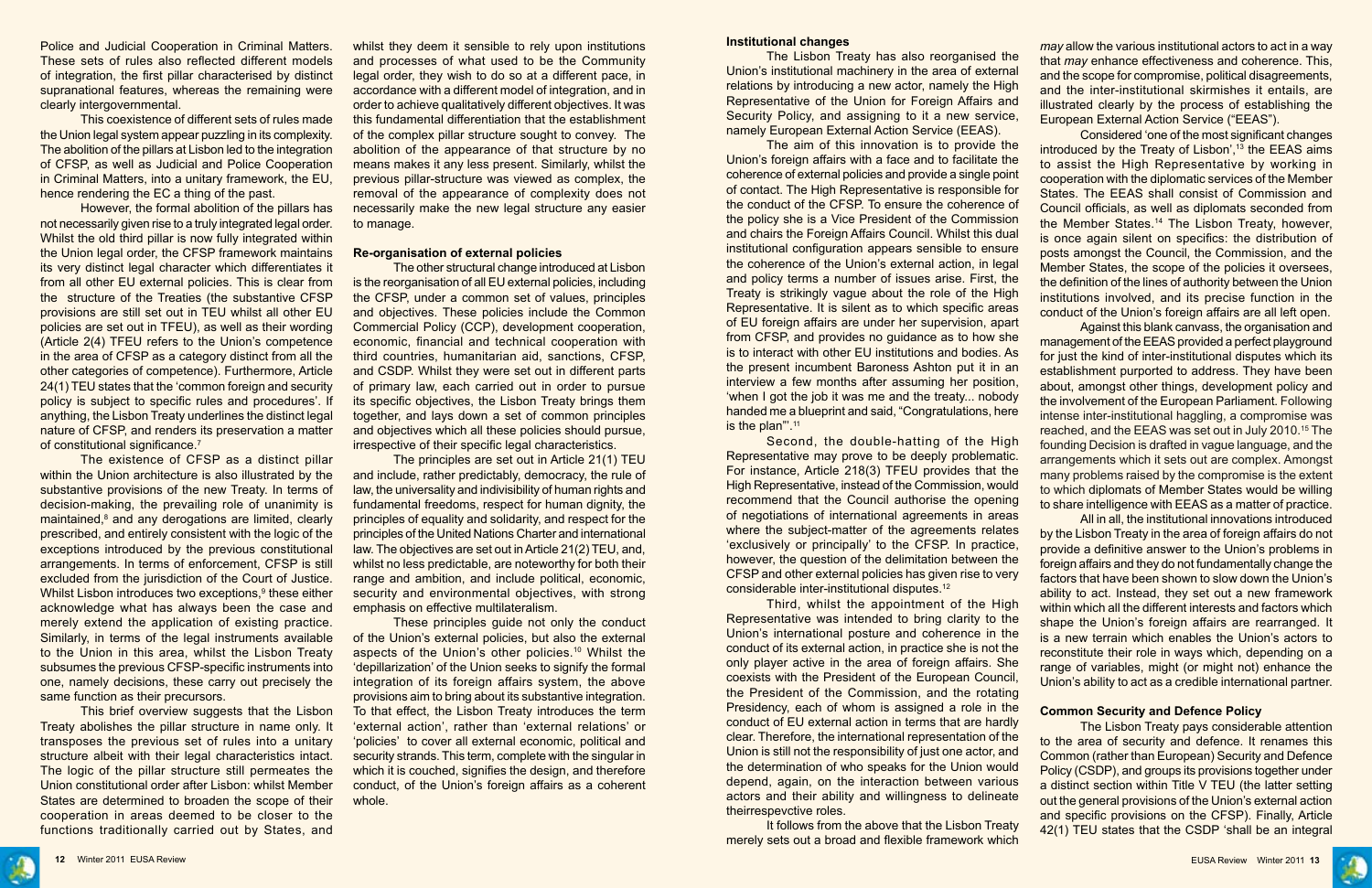



part of the common foreign and security policy'.

In terms of substantive content, the Lisbon Treaty expands the range of activities which fall within the scope of CSDP, albeit merely formalising existing practice.16 In particular, there are three areas in which the Lisbon Treaty introduces interesting changes. First, in relation to military capabilities, the Treaty imposes a duty on Member States to 'make civilian and military capabilities available to the Union for the implementation of the common security and defence policy, to contribute to the objectives defined by the Council'.17 Furthermore, it provides for a special intergovernmental body, namely the European Defence Agency (EDA), which is intended to be active in the area of defence capabilities development, research, acquisition, and armaments.18

It becomes, thus, clear that the Lisbon provisions on military capabilities may play only a very limited role in any real progress in that area of Union operations. However, a number of factors are noteworthy: security and defence is at the very core of national sovereignty, the States are fully responsible for their defence as well as prioritising their defence spending and availability of resources, the financial crisis is under way and has given rise to cuts in defence budgets of the EU military powers, and the character of cooperation in this area as set out in primary law is distinctly intergovernmental. In the light of all this, it is hardly surprising that the role of legal provisions such as those in the Treaties is inherently limited.

Both developments are less spectacular in their implications than might appear at first sight. On the one hand, the duty imposed on Member States is vague in its scope and silent as to its implications. This duty also needs to be considered in the light of the numerous reminders in primary law that the Member States are the locus for the organisation of their defence.19 On the other hand, EDA was established in 2004, that is, well before the Lisbon Treaty was even drafted, and even before it became clear that the Constitutional Treaty was dead.20 Furthermore, whilst the work that the Agency has been doing is positive and sensible and well received, it is also limited in its scope, and has been marred by disagreements between Member States as to its approach and budget.

This clause imposes on Member States a very broad duty accompanied by equally broad caveats. However, the question Article 42(7) TEU raises is how far are Member States required to go in order to comply with their duty of solidarity, and how rigorous can the enforcement of this duty be. Its wording is vague, and the inherently indeterminate criteria it sets out do not lend themselves to a rigorous mechanism of verification or control. After all, the EU is not a military alliance, and the mutual assistance clause does not render it one. Instead, this new clause appears significant in rather symbolic terms.<sup>23</sup>

The second interesting innovation introduced at Lisbon is flexibility. In other words, the new Treaty allows for formal arrangements which would enable groups of Member States to act together, either in a form of the 'willing and able', $21$  or in the context of a more 'permanent structured cooperation'.22 In an entity as diverse in membership and defense capacity as the EU is, flexibility would enhance its ability to assert its identity on the international scene. However, two points are worth-making. First, there is already a considerable degree of flexibility in how the Union currently carries out its defense policy. Second, the CSDP flexibility provisions are couched in such broad terms that there are hardly any solid criteria to assess compliance - once again, it is for the Member States to determine what to make of them.

Finally, for the first time in the Union's constitutional history, the Lisbon Treaty introduces a mutual assistance clause. This is laid down in Article 42(7) TEU, and refers to cases where a Member State is the victim of armed aggression on its territory. In this case, the other Member States 'shall have towards it an obligation of aid and assistance by all means in their power, in accordance with Article 51 of the United Nations Charter'.

#### **Conclusion**

Despite the focus of the Lisbon Treaty on CSDP, in the last two years only one operation has been launched (EUTM Somalia, contributing to the training of Somali security forces). This illustrates clearly the point made in this note: instead of providing the answers to questions about a more effective and coherent foreign policy, the new Treaty shapes a new negotiating environment within which the political will of the Member States may decide how to use the new toolkit. The inter-institutional skirmishes which have characterised the Union's international action will not become a thing of the past, and the practical problems which have hampered the development of a truly effective security policy will not evaporate. As all these form part and parcel of the Union's deeply idiosyncratic constitutional set up, they will continue to affect the conduct of foreign affairs in the revamped framework set out by the Lisbon Treaty. This assessment does not have to be negative: to acknowledge the limitations of legal arrangements in this area is to accept that more energy should be spent on practical, sensible initiatives focused on the management of the essential prerequisites for a common foreign, security and

defence policy. Whether the practice of EU actors since Lisbon entered into force is promising in this respect is another matter altogether....

#### **Panos Koutrakos**, University of Bristol, University of Antwerp.

#### **Endnotes**

1 European Council, December 14-15, 2001, p2.

2 European Council Conclusions (21-22 June 2007), para. 2.

Brussels European Council Presidency Conclusions, December 14, 2007, at p25.

5 Opinion of the European Commission, pursuant to Article 48 of the Treaty on European Union, on the Conference of representatives of the governments of the Member States convened to revise the Treaties, July 13, 2007, Council 11625/07 POLGEN 83, p8.

6 *Le Figaro*, 18 August 2008.

7 See Art. 40 TEU which provides that CFSP will not be affected by the procedures and powers related to the other EU external policies, a provision inserted in primary law for the first time at Lisbon.

8 Art. 31(1) TEU.

9 See Art. 24(1) TEU which refers to Art. 40 TEU and Art. 275(2) TFEU.

10 Art. 21(3) TEU.

11 *Financial Times,* 10-11 July 2010 (Life and Arts 3),.

3 *A Secure Europe in a Better World – European Security Strategy* (Brussels, 12 December 2003), 1. 4 EU Declaration on Globalisation, annexed to 22 Art. 46 TEU. See also Art. 2 of the Protocol on permanent structured cooperation established by Article 42 TEU.

12 See Case C-403/05 *Parliament v Commission (re: border support to Philippines)* [2007] ECR I-9045, Case C-91/05 *Commission v Council (re: small arms and light weapons)* [2006] ECR I-1145.

13 Council Conclusions of 26 April 2010 (8967/10), p8.

14 Art. 27(3) TEU.

15 Dec. 010/427/EU [2010] OJ L 201/30. This Decision is accompanied by a Declaration by the High Representative on political accountability ([2010] OJ C 210/1, and [2010] OJ C 217/12) which sets out the practicalities of the interactions between the High Representative and the European Parliament.

| Art. 43(1) TEU.<br>16<br>æ |
|----------------------------|
|----------------------------|

17 Art. 42(3) TEU which also provides that Member States 'shall undertake progressively to improve their military capabilities'.

18 Art. 42(3) second subpara and Art. 45 TEU.

19 See, for instance, Declarations 13 and 14 concerning the common foreign and security policy.

20 See Council Joint Action 2004/551/CFSP [2004] OJ L 245/17.

21 Arts 42(5) and 44 TEU.

23 See P Koutrakos, 'The Law in Common Security and Defence Policy: Functions. Limitations, and Perceptions' in P Koutrakos (ed.), *European Foreign Policy: Legal and Political Perspectives* (Cheltenham: E Elgar Publishing, 2011) 235.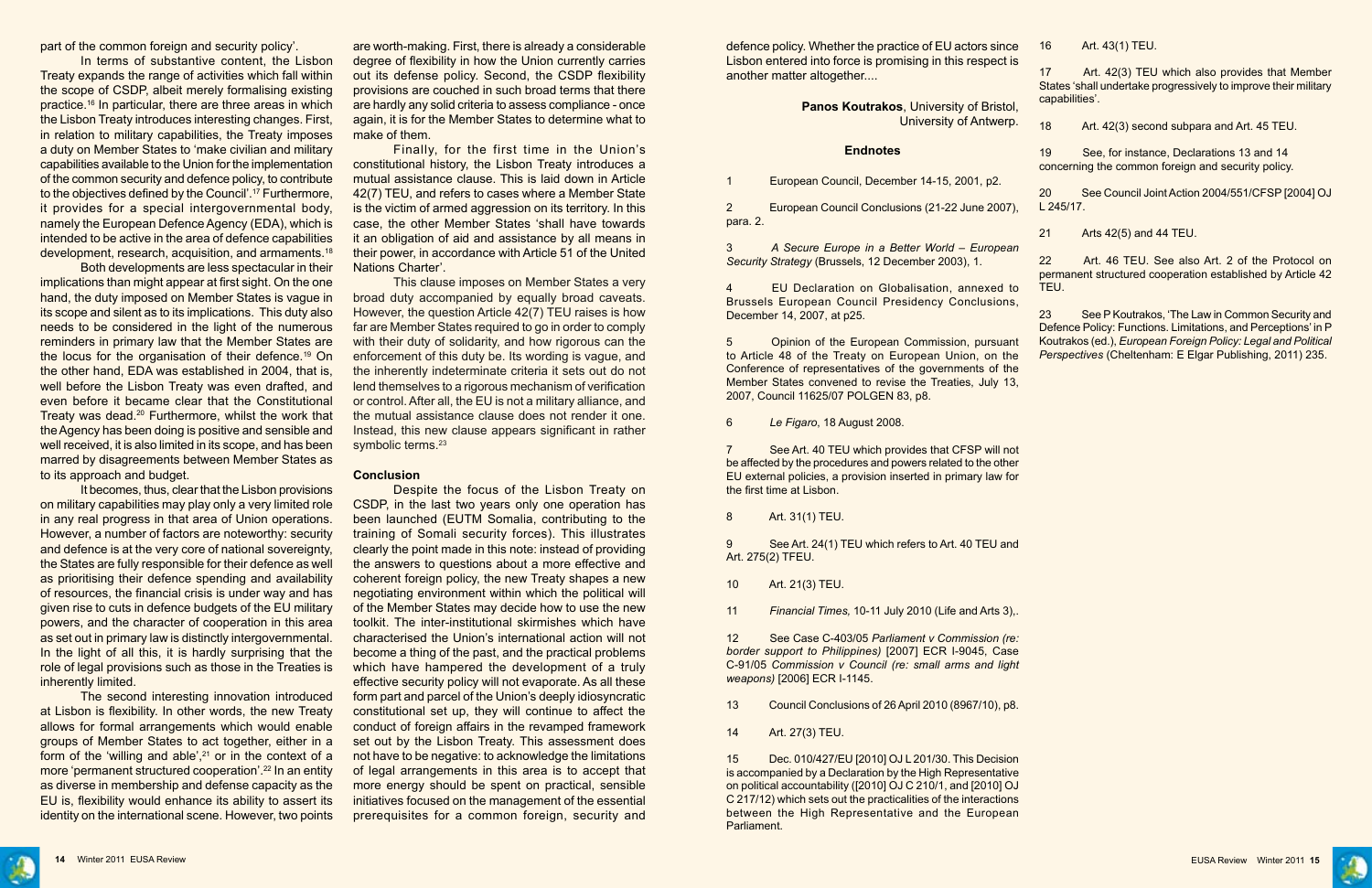

# **Latin America and the European Union Interest Section**

**The Impact of EU Norms in Latin America** Roberto Domingez, Suffolk University, Boston, MA

The EU enlargement process provided evidence of the transformational effect of regional integration and was the object of study *par excellence* in the literature on EU external influences in domestic democratization. More recently, the analysis of the external relevance of the EU as a norm diffuser has focused on policies and resources created to engage new candidate members in the Balkans as well as non-candidates in the immediate neighbourhood. However, as geographical distance increases between Europe and other parts of the globe and the EU incentives fade away, the influence of the EU decreases. From the norm diffusion perspective, what is the impact of EU norm diffusion on Latin America?

#### **Analytical Framework**

The study of diffusion of norms in countries where EU membership is not an option demands more analytical instruments than in cases where there are prospects of EU enlargement. Three theoretical tools are useful for the analysis of norm diffusion in Latin America. The first is both the strength of linkages, defined as "the density of ties to the European Union, the United States, and Western-dominated multilateral institutions," and leverage, which is "governments' vulnerability to external democratizing pressure" (Levitsky and Way 2005, 520). The linkages and leverage of the United States in Latin America are greater than the role of the EU in the region and sometimes both perspectives oppose one another. Cuba epitomizes the competing views between the long-standing embargo of the United States and the cautious engagement of the European Union. In other cases, the density of the linkages of the EU is also undermined when governments diversify and intensify their relations with alternative powers: this is the case of China's investment in Latin America and Venezuela's growing military ties with Russia.

The second element is the power of conditionality. The literature on norm diffusion indicates that without the incentive of potential membership, EU's influence over other countries' domestic political developments is likely to be minimal (Schimmelfennig 2007). In the case of Latin America, while there is no incentive of membership, the negotiation and conclusion of association agreements with Mexico and Chile have constituted positive incentives to reinforce the democratic practices in both countries. In other cases where the rule of law

is broken, the EU has used negative incentives such as suspension of aid in Honduras.

The third element is the active participation of Latin America in adopting and adapting EU norms, namely, appropriateness (Kelly 2004). The experience of norm diffusion indicates that the EU has actually found that over time the top down approach of the EU democracy promotion faces limitations (Borzel and Risse 2007, 5). It is crucial to look at the orientation of the policies of the recipient countries, the development of domestic ownership of the process, and the permanent dialogue (Jonasson 2009). For example, Cuba embraces an orientation of democracy and norms that contradicts the policies of the EU. Similarly, in the past decade Venezuela has revisited the fundamentals of democracy and implemented policies that produced acrimony in the relations with Western countries. Conversely, Mexico and Chile were able to negotiate association agreements once they had moved forward in the process of democratization. With regard to ownership, the EU has gradually offered grants through different programs to NGOs and local governments to promote human rights and democracy in Latin America. Relating to dialogue, in the relationship between the EU and Latin America, the region-to-region dialogues have been in place for more than a decade and more recently civil society has been included in the cases of Mexico, Chile and Brazil **Mexico and Venezuela: Contrasting Cases** Mexico is a case study in which the conjunction of domestic transformations and the adaptation and adoption of EU norms brought about stimulating results. In 2008, Freedom House ranked Mexico as a Free State while the global governance scores of the World Bank indicated that in the area of rule of law and corruption Mexico has slightly decreased its performance and increased or maintained stability in the areas of government effectiveness between 1996 and 2008 (Kaufmann, Kraay and Mastruzzi 2009). The negotiation of the *Agreement on Economic Partnership, Political Coordination and Cooperation,*  which came into force in 2000 and was the first between the EU and a Latin American country, was an incentive for democratization. The negotiation was protracted initially due to Mexico's reluctance to include the democracy clause; however, the Mexican government quickly realized it had no other choice but to accept the democracy clause, which was a *sine qua non* condition to conclude the negotiation. A second element that the EU propelled in the democratization of Mexico was the pressure on the Mexican government to accept European funding for NGOs to monitor elections. Since the *Association Agreement* came into

**Quality of Democracy in Latin America** The end of the Cold War renewed the expectations of improving democracy in Latin America. While all Latin American countries are electoral democracies today, there have been setbacks, disruptions and unfulfilled goals producing hybrid regimes (Morlino and Magen 2009) or illiberal democracies (Zakaria 2004) in numerous cases. The multidimensionality of democracy in Latin America has produced four groups of governments according to their political orientation: communism—at least nominally (Cuba), radical socialism (Venezuela, Bolivia, Ecuador and Nicaragua), moderate left to centrism (Argentina, Chile, Uruguay, Brazil, Haiti, Paraguay, Peru, Panama, Costa Rica, Guatemala and the Dominican Republic) and conservative of right centre (Colombia, El Salvador and Mexico) (Emmerich 2009). From the perspective of EU diffusion of norms, nominal communist countries and radical socialist governments are less willing to embrace EU norms. Venezuela and Bolivia have actually expelled US diplomats and human rights activists or nationalized European and US companies in the past years. On the contrary, countries such as Mexico or Chile have signed most of the human rights international conventions and also negotiated association agreements with the EU force, the European support to modernization and adaptation of norms has increased. As for concrete areas of cooperation, for the period 2007-2013, the EU earmarked €55 million for Mexico, focusing on three sectors: a) Social cohesion and support to related policy dialogues; b) Sustainable Economy and c) Competitiveness (European Commission 2007a). Cooperation in the human rights sector has also substantially increased because the European Initiative for Democracy and Human Rights (EIDHR) has sponsored 19 projects in Mexico for a total of approximately €3.2 million since 2002. The Commission has also negotiated two targeted projects with the UN Office of the High Commissioner for Human Rights (OHCHR) with a total EU contribution of €1.4 million. The *Association Agreement* has also developed mechanisms of dialogue to include NGOs and civil society, igniting a sense of ownership of the projects. In the case of civil society, there is a bi-annual meeting of Mexican and European civil society organizations, which is emulated in the case of Chile and the EU. Despite the relatively small size and value compared to bilateral cooperation, NGO co-financed projects in Mexico (7 projects /  $64.5$  million) have an important impact as their thematic and grass-roots focus is highly relevant to the social, cultural and economic situation of the country.



# **Congratulations to EUSA Prize Winners!**

### **EUSA Award for Lifetime Achievement in European Studies**

#### **Jeremy Richardson**

#### **EUSA Award for Best Book Published in 2009 or 2010**

**Sara Hobolt** *Europe in Question*

#### **Honorable Mention**

**Paul Craig** *The Lisbon Treaty: Law, Politics and Treaty Reform*

**Marc Howard** *The Politics of Citizenship in Europe*

#### **EUSA Award for Best Dissertation Defended in 2009 or 2010**

#### **Nikoleta Yordanova**

*Legislative Organisation of the European Parliament: The Role of Committees*

#### **EUSA Award for Best Paper Presented at the 2009 EUSA Conference**

**Tina Freyburg** "Planting the Seeds of Change"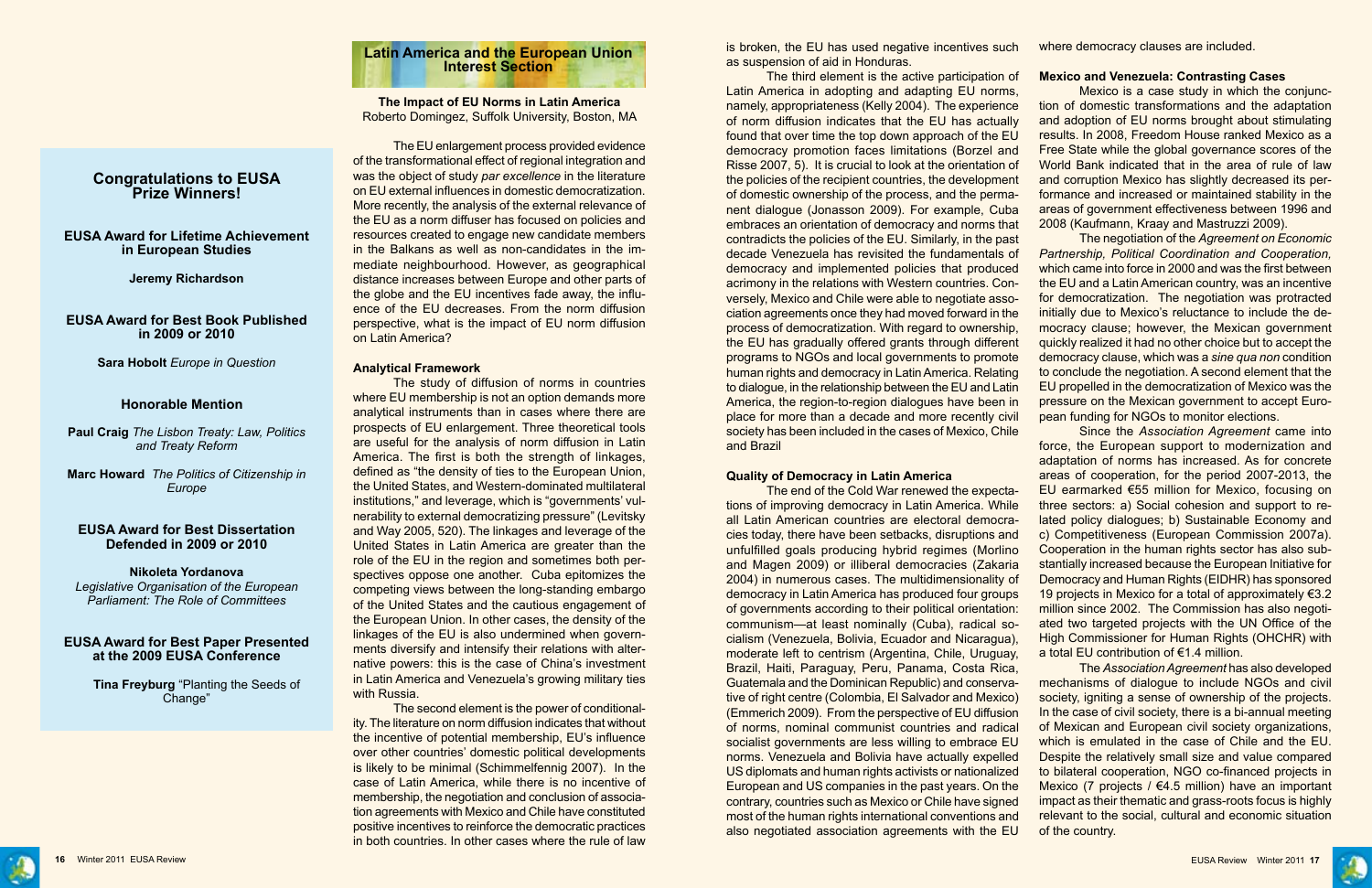The deterioration of the quality of democracy has been a trend in the past decade in Venezuela. In 2008, Freedom House downgraded it to non-electoral democracy (Freedom House 2009) and in the index of political freedom changed it from Free to Partially Free in 1999,while the World Bank indicates that in the area of rule of law, corruption and government effectiveness, Venezuela's rank has been steadily dropping (Kaufmann, Kraay and Mastruzzi 2009).

The role of the European Union has been quite limited in the promotion of democracy in Venezuela. Economically, the United States is the main trade partner of Venezuela (35%), followed by the European Union, which represents only 8.9% of Venezuela's total trade. Alternatively, Venezuela has been forging deeper relations with Iran, China, and Russia, particularly in the area of oil resources, which represents 80% of its exports.

The course of the reforms in Venezuela is to some extent opposed to the type of policies the United State and the European Union embrace. Venezuela opposed the Free Trade Area of the Americas and has proposed the Bolivarian Alternative for Latin America and the Caribbean. As a testimony to these contrasting views, the President of the European Commission, José Manuel Barroso, stated that "whether this political attitude prospers (*in reference to Venezuela*), European businesses will not be harmed as a consequence because there are abundant investment opportunities in other regions, and the victims will be poor people in Latin America" (Barroso 2006).

Despite the limited leverage of the EU, the Union has reacted in several occasions in light of the deterioration of democracy in Venezuela. The use of declarations to condemn or support significant events in Venezuelan politics has been used often times (curtail of freedom of speech in 2007 or supporting the December 2007 referendum).

Concerning EU assistance to Venezuela, the main focus of the Country Strategy Papers has been economic modernization. In the 2001-2006 CSP, prevention and reconstruction (due to the floods in 1999) and trade diversification (fisheries) were the two priority areas, while in the 2007-2013 CSP the EU supported the decentralization of the Venezuelan state and the diversification of the economy. With regard to human rights and democracy, the EIDHR has sponsored 7 projects with local NGOs as of the end of 2009 and the EU Commission approved a project to assist the OAS in implementing the agreement reached between the OAS, the Venezuelan government and the opposition after social unrest in 2002 (European Commission 2007b).

#### **Final Considerations**

In contrast to the prospects of membership in Central and Eastern European countries, in which there were strong incentives for internalizing EU norms, the transformative power of the EU is limited in Latin America. Nonetheless, this has not precluded the EU from investing political and economic resources to help improving the quality of democracy in Latin America. All limits considered, the successful implementation of EU policies in Latin America should include a) the setting for norm diffusion, b) positive and negative conditionality, and c) elements conducive for the appropriateness of the recipient (orientation, ownership and dialogue).

#### **Roberto Domingez**, Suffolk University

#### **References**

It is striking how little effort was made to explain the Lisbon agenda to European citizens; all the more so in light of the prominence of debates about the EU's democratic deficit during the past decade. The *Economist's* Charlemagne, in assessing 10 years of the Lisbon strategy, implies that perhaps the omission was deliberate on the part of European leaders: most European voters may not have wanted the Lisbon agenda to be any more successful than it was, since they "prefer security to dynamism". Charlemagne's analysis is familiar but superficial, noting that lots of Europeans "like long holidays, restrictive labour laws, generous welfare states and 35 hour weeks" ("Do Europeans want a dynamic economy?," 2010). That is certainly true, but such preferences need not prevent dynamism; nor, more generally, is it the case that dynamism is incompatible with security, as Charlemagne implies.

- Barroso, José Manuel. 2006. *Speech to Heads of State and Governments at the 4th EU-Latin American and Caribbean Summit*, SPEECH/06/295, Vienna, 12 May
- B*örzel*, Tanja and Thomas Risse. 2007. "Venus Approaching Mars? The EU as an Emerging Civilian World Power." Presented at the Bi-Annual European Union Studies Association Conference, May 17-19, Montreal.
- Emmerich, Gustavo. 2009. *Democracy Building in Latin America and the Caribbean: Can the European Union Contribute?* Sweden: Institute for Democracy and Electoral Assistance.
- European Commission. 2007a. *Country Strategy Paper: Mexico*. E/2007/1063. May 5.
- European Commission. 2007b. *Country Strategy Paper: Venezuela*. E/2007/622. November 4
- Jonasson, Ann-Kristin. 2009. "The Prospects for EU Democracy Promotion towards its Muslim Neighbors around the Mediterranean: A Theoretical Framework." Presented at the 21st International Political Science Association World Congress, July 12-16, Santiago, Chile.
- Kaufmann, Daniel, Aart Kraay, and Massimo Mastruzzi. 2009. Governance Matters VIII: Governance Indicators for 1996-2008. Washington D.C., World Bank.
- Kelley, Judith. 2004. *Ethnic Politics in Europe. The Power of Norms and Incentives*. Princeton NJ, Princeton University Press.
- Levitsky, Steven and Lucan Way. 2005. "Ties that Bind? Leverage, Linkage, and Democratization in Post-Cold War Era." *International Studies Review* 7 (September): 519-524
- Magen, Amichai and Leonardo Morlino, eds. 2009. *International Actors, Democratization and the Rule of Law*. London, [Routledge/UACES Con](http://www.routledge.com/books/series/Routledge/UACES_Contemporary_European_Studies_2107387)[temporary European Studies](http://www.routledge.com/books/series/Routledge/UACES_Contemporary_European_Studies_2107387)
- Schimmelfennig, Frank and Hanno Scholtz. 2007a. EU Democracy Promotion in the European Neighborhood: Conditionality, Economic Development, and Linkage. Presented at the Bi-Annual European Union Studies Association Conference, May 17-19, Montreal.
- Zakaria, Fareed. 2004. *The Future of Freedom: Illiberal Democracy at Home and Abroad. (Revised Edition).* New York, W. W. Norton & Company.



**European Publics and the Lisbon Agenda** *Maurits van der Veen*

At the European Council meeting in March 2000 in Lisbon, the national political leaders of the European Union (EU) member states set themselves 'a new strategic goal for the next decade': 'to become the most competitive and dynamic knowledge-based economy in the world capable of sustainable economic growth with more and better jobs and greater social cohesion' (European Council, 2000). Ten years later, the Lisbon agenda is widely seen as a failure; nevertheless, European leaders have decided to continue to pursue the same goals for another decade, now under the ambit of the Europe 2020 program. In what sense has the Lisbon agenda failed, and why does the European Union continue to pursue the same basic agenda? In this note, I suggest that analyzing public opinion about the Lisbon strategy can shed light on both of these questions.

In fact, it would be exceedingly strange if Europeans did not like the benefits offered by a generous welfare state. This does not mean, however, that they might not willing to exchange some of those benefits for improved economic performance, if a case were made that such an exchange was necessary and feasible. The problem is that the Lisbon agenda did not convincingly made this case; moreover, to the extent that it made the case at all, this was rarely conveyed to the public. As we shall see, the latter appears to be bemused, at best, by its leaders' insistence on the urgency of the Lisbon (and now Europe 2020) agenda.



# **EU Public Opinion and Participation Interest Section**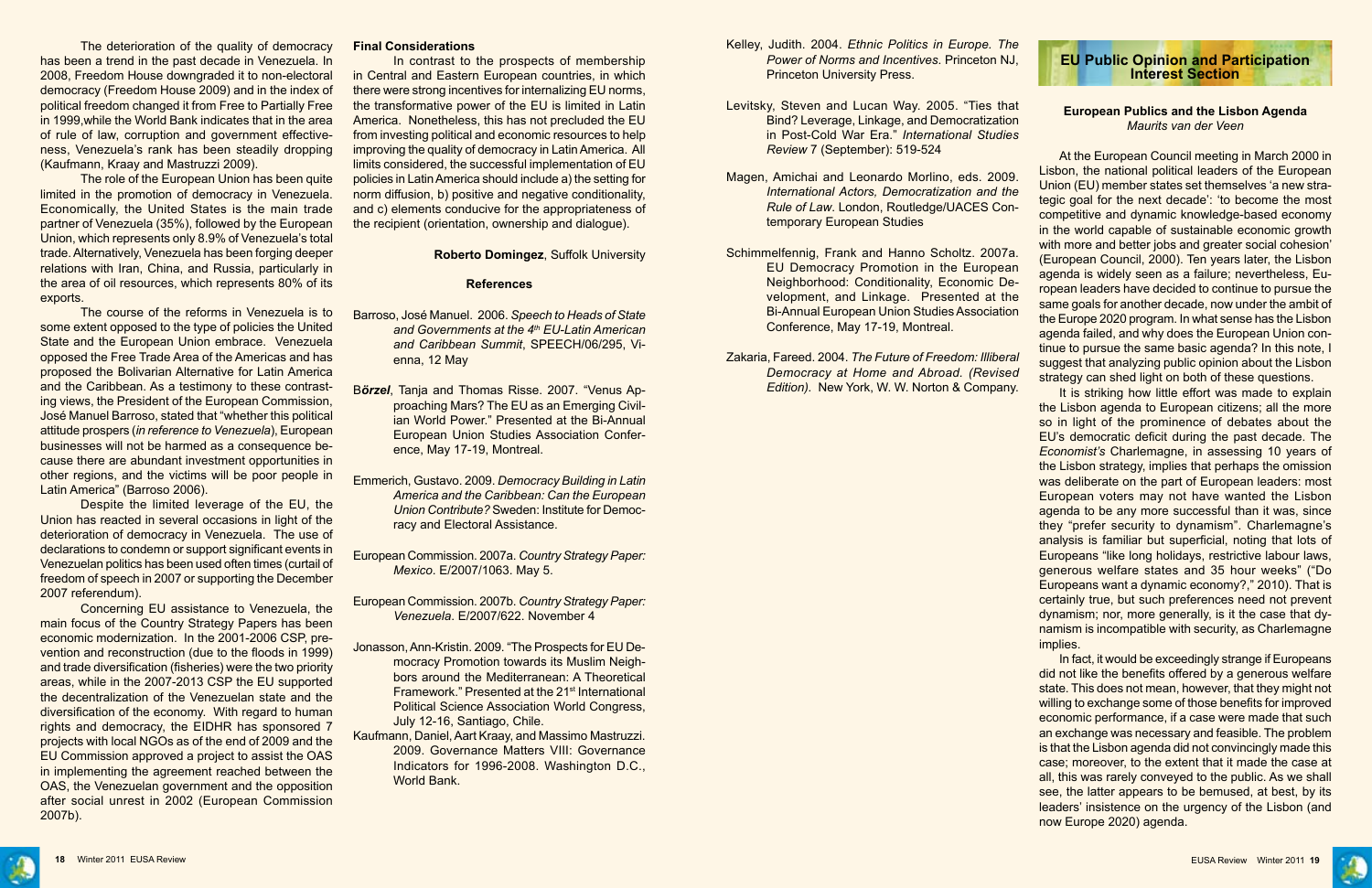

European publics have rarely been polled on the Lisbon strategy *per se*. In fact, Eurobarometer surveys appear to have investigated awareness of the strategy just twice: in May/June 2006 (EB 65.3) and May/June 2009 (EB71.2).<sup>1</sup> Given the dearth of public information on the Lisbon strategy, the low levels of awareness observed do not come as a surprise. In 2006, just 15.7% of respondents in the EU member states reported that they had heard of "the EU's 'Lisbon Strategy' for Growth and Jobs" (question QC1). In 2009, that figure had risen to 24.38% (QD1), but much of the rise is likely due to confusion with the Lisbon Treaty, which was going through the ratification process in 2008-2009. Respondents were also asked about the Erasmus program (intra-EU student exchanges). This program is older than the Lisbon agenda, so it has had more time to become known, but it is also much narrower in scope. Nevertheless, in 2006, 24.93% said they had heard of this program, while in 2009 the figure was 28.39%. In other words, more people were aware of a program open only to university students than of an initiative intended to revitalize the entire economy.

Of course, low awareness does not mean lack of support for the Lisbon strategy's goals. The most extensive Eurobarometer polling on the Lisbon agenda took place in the Fall of 2004 (EB62.1), as the EU was conducting a midterm review of the strategy. However, respondents were not asked whether they had any idea what the strategy entailed; instead, after saying "Now, let's talk about the Lisbon Agenda," the survey simply proceeded to ask a set of broad questions about the economic situation in Europe. Terminating the set is a question (QB13) that appears intended to gauge public confidence in achieving the Lisbon agenda's goal of becoming the world's most competitive and dynamic economy: "In your opinion, could the European Union become the world's top economic power within the next five years?"

Just under 40% of respondents (39.72%) thought the EU could 'certainly' or 'probably' do so, with those in Southern or Eastern states comparatively more likely to answer in the affirmative. When the question was asked again the following Spring (EB 63.4), the EU-wide figure had fallen to 38.6%, with even lower rates in core EU countries such as France (27.67%) and Germany (21.91%). Such low scores might lead one to conclude that the European public did not support the Lisbon goals. However, the question is poorly phrased. First, it is not obvious that the most competitive and dynamic economy would automatically also be the world's top economic power. More generally, it is unclear what would make a country the top economic power; the question clearly assumes the EU was not, but measured by total GDP — an obvious choice — it

already was. Finally, if the EU indeed was not (yet) the top power, just how far was it from reaching this position? Given such lack of clarity, answers to this question are of little help in assessing public confidence in the Lisbon agenda.

If observers like the *Economist'*s Charlemagne are correct about European voters wanting the Lisbon agenda to fail, we should be able to find evidence that Europeans were opposed to increased competition. A promising indicator here is question QB6 in EB62.1. Noting that "the single market increased competition in a number of domains such as transport, telecommunication services, banking services and insurances," the question asked: "In general, would you say that this has a … effect?" Perhaps surprisingly, 62.86% of respondents felt that increased market competition had a very positive or rather positive effect. Even among the French — popular targets for those who lampoon European anti-globalization fears — 59.24% felt that the increased competition had been positive.

European economy was performing better than the American economy, and more than half (51.43%) thought it was performing as well or better. Once again, question phrasing leaves something to be desired, since respondents undoubtedly interpreted the "performance"

of the economy to mean a variety of different things. Nevertheless, it is striking that more than half of all respondents apparently did not share the worries that inspired their leaders to consider the Lisbon strategy a failure until that point (e.g. "Prodi attacks failed growth plans," 2004). Even more interestingly, this same question has been asked several times in the ensuing years. We have data not just for the Fall of 2004, but also for the Spring of 2005 (EB 63.4), the Spring of 2008 (EB 69.2), and the Summer of 2009 (EB 71.3). Figure 1 shows the perglobal competitors tends to be weak" (2005, p. 60). This assessment represents a clear, albeit probably unintended, indictment of the way European leaders tackled the Lisbon agenda — an indictment that also comes through implicitly in the survey data reviewed here. As I suggested at the beginning of this note, it was never entirely clear what the Lisbon agenda entailed, even for its main supporters. That lack of clarity led to muddled public messaging at best, which in turn produced a public that was largely bemused by the urgent language used in official Lisbon declarations.

midterm review in 2004-2005. Moreover, towards the

centage of respondents that felt the European economy was doing as well as the American economy or better at each of these four time points. Countries are sorted from most to least positive about Europe in the Fall of 2004. One immediate conclusion from the figure is that, by the public's estimates, the relative performance of the European economy improved considerably in the second half of the decade. In recent years about 60% of respondents felt that European performance at least matched that of the United States (60.35% in 2008 and 59.7% in 2009). As always, overall averages hide considerable Even after a decade of discussion on the Lisbon agenda, it is hard to pin down its goals. There is little doubt that its key supporters were convinced, first, that knowledge-based economic activities were crucial to sustained economic growth, and, second, that Europe was lagging behind the United States in this area. Neither of these perceptions were new; in fact, they had been put forward repeatedly since the early 1990s (cf. Krugman, 1994, p. 29). The key problem was that the first hypothesis was generally taken on faith (and, in any case, essentially untestable), while the empirical accuracy of the second depended on one's choice of metric. This made it difficult to make a strong case for either, let alone propose specific target policies.

cross-national variation. Nevertheless, in the Summer of 2009, 4 in 10 respondents in Spain — the least optimistic country —still felt Europe matched or outperformed the United States, and in Ireland, ravaged by the economic crisis, a majority (54.18%) actually felt this way. The three Nordic member states and the Netherlands were particularly positive about Europe's economic performance, each scoring over 80% on this count. Indeed, roughly two thirds of the respondents in these four countries felt that the European economy outperformed the United States. (In the Spring of 2008, before the worst of the economic crisis hit, the latter figure was as high as 83.86%, in the Netherlands.) The data thus suggest a different conclusion from that put forward by Charlemagne and other observers. It is not the case that Europeans did not want the Lisbon strategy to succeed; instead, Europeans were less convinced of the urgency of the Lisbon strategy than were their political leaders at the time of the strategy's In fact, the strategies proposed in the original declaration were strikingly vague: 'better policies for the information society and R&D', 'structural reform for competitiveness and innovation', 'completing the internal market', 'modernising the European social model' 'investing in people', 'combating social exclusion', and 'applying an appropriate macro-economic policy mix'. Some benchmarks were suggested as well: 'regain[ing] the conditions for full employment', 'strengthen[ing] regional cohesion in the European Union', and achieving 'an average economic growth rate of around 3%'. Implementation was to take place 'by improving the existing processes' and by assigning a 'stronger guiding and coordinating role for the European Council'.2 All of these relied on inoffensive, generally accepted buzzwords, with, at best, an uncertain connection to economic logic or actual policy choices.

end of the strategy's decade, most felt that the European economy's performance relative to that of the United States had improved further. Finally, they were largely positive in 2004 about increased competition the opposite of what one would expect if they wanted Lisbon to fail because it might threaten their security. One might argue that Europeans simply deceive themselves or are uninformed. Interestingly, the EU's own interpretation of these survey results was that respondents "have a fairly accurate view of the economic reality in the EU… [but] their knowledge of the European Union's economic performance in relation to its main More importantly, the original Lisbon declaration failed to make the case either that the resulting outcomes were crucial to Europe's future, or that certain welfare state benefits needed to be relinquished in order to achieve such key outcomes. As a result, European leaders were faced with a difficult challenge. They were convinced serious structural reforms were necessary, but could offer no unambiguous metrics to substantiate that conviction. At the same time, most structural reforms would need to be implemented at the national, not the European level — it wasn't the European level that was broken, so to speak (an impression that also



Figure 1. Percentage of respondents that feels the European economy performs better than or as well as the American economy.

The most illuminating question in Eurobarometer 62.1 is one that goes to the heart of the motivation for the Lisbon agenda. QB5 asks: "In general, would you say that the European economy is performing better, performing worse or performing as well as the <American, Japanese, Chinese, Indian> economy?" Since the Lisbon agenda was quite explicitly inspired by concerns that EU economic performance lagged behind that of the United States (e.g. Kok, 2004, p. 8), respondents' assessments of performance relative to that country are of obvious interest. In the Fall of 2004, more than a quarter (26.84%) of EU respondents felt that the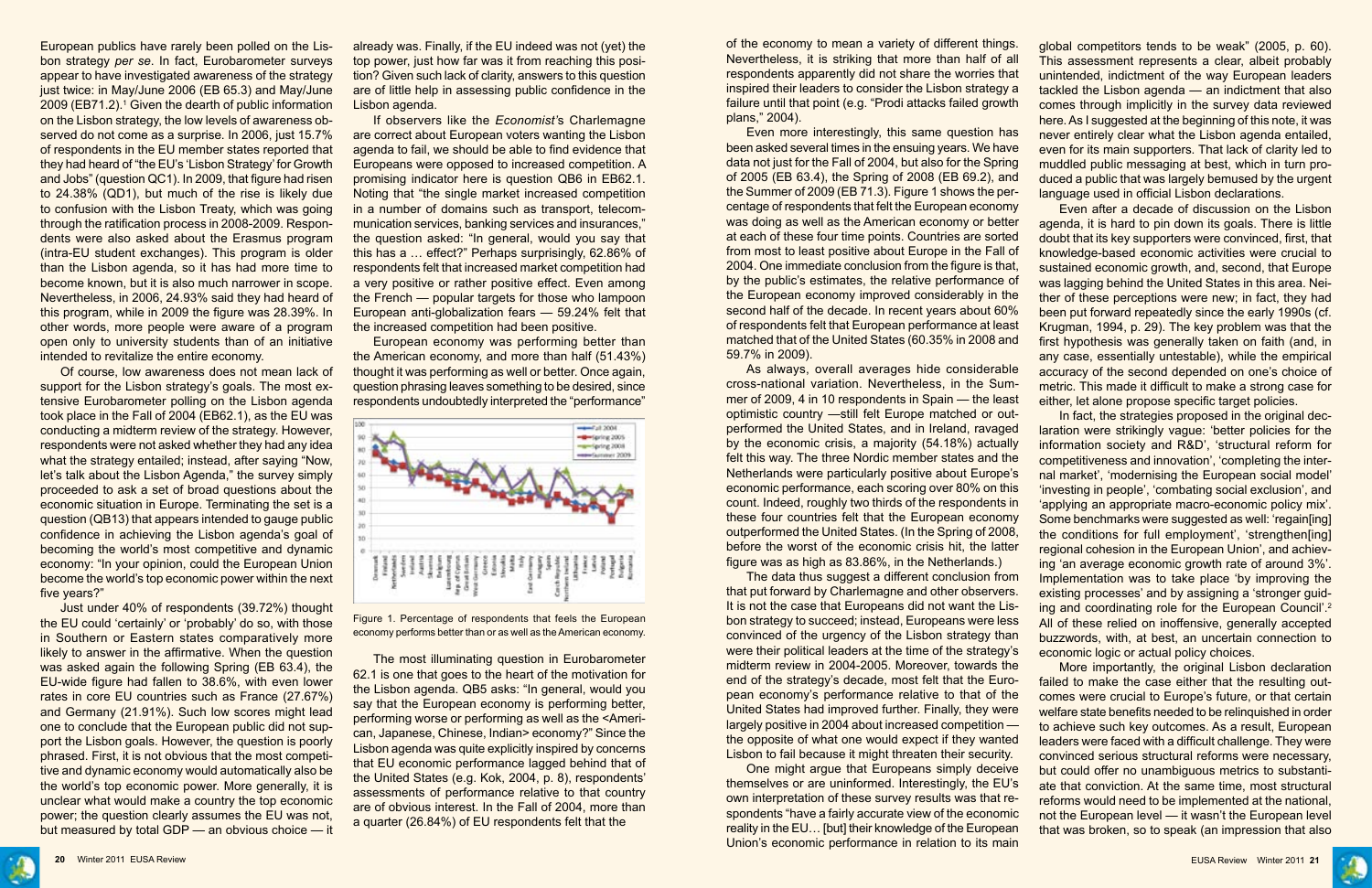

Editor Proposal" as the subject line. Representatives from the various official EUSA interest Sections are especially encouraged to consider guest editorship.



comes through in the Eurobarometer data). Moreover, the countries with the most extensive welfare states were among the most dynamic and competitive within the EU, undermining the rhetoric about the need to "modernize" the welfare state. Finally, any real reforms would create groups of losers as well as winners, something governments preferred to avoid. It is not all that surprising that political leaders punted, attempting to sell Lisbon by falling back on the rhetoric of competitiveness. As Krugman has noted, "many of the world's leaders have found the competitive metaphor extremely useful as a political device" (1994, p. 40).

We have seen the implications for European public opinion: Europeans, on balance, feel the European economy is doing as well as or better than the American economy, and they do not see the need for serious structural reforms. This, in turn, has had a clear impact on the achievements — or lack thereof — of the Lisbon agenda. The 2010 'Lisbon Strategy evaluation document' acknowledged that 'the overall pace of implementing reforms was both slow and uneven' and that 'EU-level targets were too numerous and did not sufficiently reflect differences in starting positions between the Member States' (European Commission, 2010, pp. 4-6). More significantly for our purposes, the evaluation document proposed as a key metric of success "whether the Strategy shaped reform agendas by forging greater consensus amongst stakeholders on challenges and policy responses" (2010, p. 1). On this count, it should be clear, we have to consider the strategy a failure, at least with respect to European publics as stakeholders.

As far as most Europeans are concerned, there is little evidence that the United States economy is better positioned to produce sustainable economic growth than the European economy. Indeed, those EU member states whose social model appears to differ most from that in the United States — the Nordic countries — appear to perform best at generating sustainable growth. Moreover, they have also taken the lead in information technology and related industries. To the extent that this overall perception is widely shared, any attempt to motivate structural reform by pointing to the alleged lead of the United States in these same areas is bound to fail. If European leaders are certain the perception is false, they have to offer clear metrics to support that conclusion. If they are convinced structural reforms are needed for other reasons, it will be more useful to offer specific arguments for specific reforms.

Writing in these pages a decade ago, Martin Rhodes hopefully framed the Lisbon agenda as the product of "a quest for a new synthesis in EU social policy." As the Eurobarometer questions about Lisbon indicated, however, most European leaders have sold it primarily as "the EU's 'Lisbon Strategy' for Growth and Jobs." Rhodes already noted that a focus on welfare state reform "requires confrontation with often well-organized vested interests", and pointed out that "enormous political will is required" to even begin this task (2000). The past ten years made clear what happens when that political will is lacking, with political leaders sidestepping confrontation and pointing to a non-verifiable — and to most Europeans, unconvincing — leadership position of the American economy in terms of competitiveness, dynamism, and information technology. For Lisbon's successor, Europe 2020, to have more of an impact, on public opinion as well as on outcomes, some confrontation will be necessary. It remains to be seen whether emphasizing the "three mutually reinforcing priorities" of smart growth, sustainable growth, and inclusive growth will convince European publics that real reforms are needed.3

| эr<br>t,             | 1<br>This article references six different Eurobarometer<br>surveys. Their official citations are: EB 62.1 (Papacostas<br>& European Commission, 2010a), EB 63.4 (Papacostas<br>& European Commission, 2006), EB 65.3 (Papacostas &<br>European Commission, 2010b), EB 69.2 (Papacostas &<br>European Commission, 2009), EB 71.2 (Papacostas &<br>European Commission, 2010c), and EB 71.3 (Papacostas<br>& European Commission, 2010d). |
|----------------------|------------------------------------------------------------------------------------------------------------------------------------------------------------------------------------------------------------------------------------------------------------------------------------------------------------------------------------------------------------------------------------------------------------------------------------------|
| ì.                   | The overall goal was listed in paragraph 5 of the<br>$\overline{2}$<br>Presidency Conclusions of the Lisbon summit, as were the<br>key strategies. The benchmarks, such as they are, were<br>listed in paragraph 6, and the implementation suggestions<br>in paragraph 7 (European Council, 2000).                                                                                                                                       |
| -اد                  | 3<br>Front page of the Europe 2020 website, at<br>http://ec.europa.eu/europe2020/index_en.htm (accessed 6<br>February 2011).                                                                                                                                                                                                                                                                                                             |
| Эľ                   |                                                                                                                                                                                                                                                                                                                                                                                                                                          |
| nt                   |                                                                                                                                                                                                                                                                                                                                                                                                                                          |
|                      | Interested in serving as a "Guest Editor" for<br>the EUSA Review?                                                                                                                                                                                                                                                                                                                                                                        |
| re<br>$\overline{a}$ | If so send a proposal, including the thematic topic to<br>be addressed, potential forum authors (2-3), as well<br>as a list of 3-4 related recently published books for<br>the book review section, to Amie Kreppel (kreppel@<br>ufl.edu). Please use the phrase "EUSA Review Guest<br>Editor Proposal" as the subject line. Representatives                                                                                             |

**Maurits van der Veen**, College of William & Mary

#### **References**

Do Europeans want a dynamic economy? (2010, 8 Jan.). Economist.

- European Commission. (2005). Special Eurobarometer 215 /Wave 62.1: Lisbon. Brussels: European Commission.
- European Commission. (2010). Lisbon Strategy evaluation document. Brussels: European Commission.
- European Council. (2000). Presidency conclusions, Lisbon European Council 23 and 24 March 2000. Retrieved from [http://www.europarl.](http://www.europarl.europa.eu/summits/lis1_en.htm) [europa.eu/summits/lis1\\_en.htm.](http://www.europarl.europa.eu/summits/lis1_en.htm)
- Kok, W. (2004). Facing the challenge: The Lisbon strategy for growth and employment.
- Krugman, P. (1994). Competitiveness: A dangerous obsession. Foreign Affairs, 73(2), 28-44.
- Papacostas, A., & European Commission. (2006). Eurobarometer 63.4: European Union enlargement, The European Constitution, economic challenges, innovative products and services, May-June 2005. Ann Arbor, MI: Inter-University Consortium for Political and Social Research.
- Papacostas, A., & European Commission. (2009). Eurobarometer 69.2: National and European identity, European elections, European values, and climate change, March-May 2008. Ann Arbor, MI: Inter-University Consortium for Political and Social Research.
- Papacostas, A., & European Commission. (2010a). Eurobarometer 62.1: The future of the European Union, vocational training, environment IT at work, and public services, October-November 2004. Ann Arbor, MI: Inter-University **Consortium for Political and Social Research.**
- Papacostas, A., & European Commission. (2010b). Eurobarometer 65.3: Neighbors of the European Union, services of general interest, employment and social policy, energy technologies, and family planning, May-June 2006. Ann Arbor, MI: Inter-University Consortium for Political and Social Research.
- Papacostas, A., & European Commission. (2010c). Eurobarometer 71.2: European employment and social policy, discrimination, development aid, and air transport services, May-June 2009. Ann Arbor, MI: Inter-University Consortium for Political and Social Research.
- Papacostas, A., & European Commission. (2010d). Eurobarometer 71.3: Globalization, personal values and priorities, European identity, future of the European Union, social problems and welfare, and European elections, June-July 2009. Ann Arbor, MI: Inter-University Consortium for Political and Social Research.
- Prodi attacks failed growth plans. (2004, 25 October). *BBC News*. Retrieved from [http://news.bbc.](http://news.bbc.co.uk/2/hi/business/3950399.stm) [co.uk/2/hi/business/3950399.stm](http://news.bbc.co.uk/2/hi/business/3950399.stm)
- Rhodes, M. (2000). Lisbon: Europe's "Maastricht for welfare?". *ECSA Review, 13*(3).

#### **Endnotes**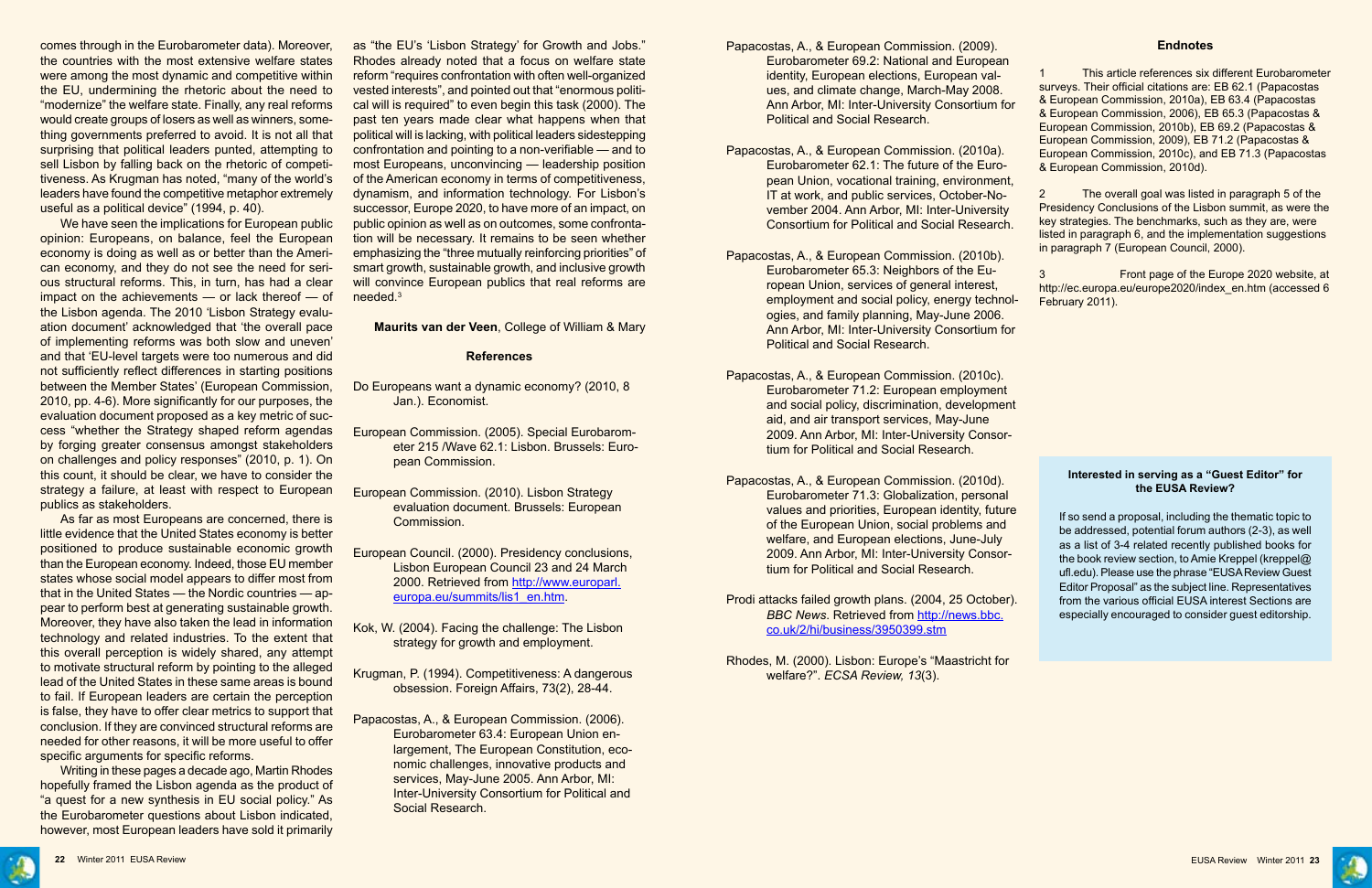

### **Enlargement and EU development policy** *Simon Lightfoot*

Each enlargement of the European Union (EU) has altered the geographical focus of development policy. The 1973 enlargement brought the former British colonies into the fold, whilst the 1986 enlargement to Spain and Portugal shifted focus to Latin America. It was therefore clear that the enlargement of the EU in 2004 to Central and Eastern Europe could alter the nature of the EU's development policy, especially its geographic focus. The 2004 enlargement of the EU was also significant because never before had so many recipients of EU aid joined the Union and taken on the commitment to become aid donors. This piece therefore explores both phenomena: to what extent has enlargement altered EU development policy and the extent to which the EU-12 group of new donors have taken on board the acquis.

At the same time we have seen an increasing focus on the Eastern dimension. The majority of aid

Orbie and Versluys (2008) show that the EU-12 have two clear priorities for EU development policy. The first is the strengthening of the "eastern dimension" of EU external relations as a part of the European Neighbourhood Policy and the second appears to be related to the objectives of development cooperation, which many of the EU-12 see as an instrument to achieve broader foreign and security policy aims, rather than to reduce poverty as an end in itself (Orbie and Versluys 2008, p. 87). We have seen the EU-12, especially those states from Central and Eastern Europe, who have limited historical connections to developing countries in Africa and tend to direct their bilateral aid to neighbouring states within Europe, adding to the voices within the EU questioning the EU's relations with the African, Caribbean and Pacific (ACP) states. Since enlargement we have seen subtle changes in attitudes towards the ACP group within the EU. Looking at the Human Development Index we can see part of the problem, with two ACP states coming higher up the league table than four EU states, all of whom are new members. There is therefore a sense within many new states that they should not be paying to support the former colonies of France and the UK and this has given a spur to the 'normalization' of relations with ACP states which has been slowly happening over the last two decades (see Holland, 2004).

from the EU-12 states goes to Moldova, Ukraine and Georgia, along with the former Yugoslavia and they wish to see a strengthening of EU action in this area. The Slovenian Presidency of early 2008 gave us the first real evidence of this shift in focus, with their very clear sense of priority in the field of development being the Western Balkans. The creation of the Eastern Partnership in 2008 by Poland and Sweden was a significant development, and seen as a priority by the Czech presidency of early 2009. In addition, although the Czech presidency argued that it would implement EU-Africa Strategy however, at the same time, it plans to emphasize 'geographical balance within the relations between the EU and other regions'. Their Presidency had set out to promote the "three E" priorities: economy, energy and the EU in the world, including global development. However, according to Horky (2010), throughout the course of the presidency, the third "E" came to stand for eastern Europe, at the cost of a focus on the development of the South.

We have also seen some examples of where EU-12 states have flexed their muscles in relation to the EU's relations with the developing world and added weight to different coalitions of states. In 2008 there was a large CAP underspend which prompted a debate as to how it should be spent: should it be used to assist farmers in the developing world to increase productivity in the face of the world food crisis or top-up farm subsidies? EU-12 states tended to align themselves with the European subsidy camp. We also saw concern raised by many of the EU-12 in the run up to the Copenhagen about EU plans to spend money on climate change mitigation in developing countries. The problem was that some of these states, notably Poland, objected to the sums of money being suggested, especially during the recession. In particular, they objected to the idea that contributions should be based upon historic emissions. Poland feared that a past-emissions formula will leave it with an 'unfair' and 'excessive' amount to pay. Polish finance minister Jacek Rostowski said wealthier member states 'cannot expect the poorer countries of the EU to be the ones who are disproportionately helping the poorest countries in the Third World'. An excellent example where some EU-12 states tried to alter the political focus of an EU policy was the whole question of Sexual and Reproductive Health and Rights. There were plans to include references to these rights in the EU-Africa Strategy, which prompted a number of member states, including Ireland, Malta and Poland, to object.

Yet having said all this it is clear that all the recent changes to EU development policy highlighted by Carbone (2010) have all occurred since enlargement. The radical changes forecast by some NGOs have

This situation is not helped by weak legal and political frameworks, such as the lack of detailed laws or multi-annual budgets. International development policy is therefore in a precarious position within many states. This could be seen in the aftermath of the financial crisis of 2008/9 with nearly all states cutting their development budgets. Bulgaria cut its budget by 27%, whilst Hungary cut theirs by 9%. Having said all this it must be borne in mind that Greece and Italy saw huge cuts in their international development budgets. In sum this produces a situation, where in the Slovakian parliamentary discussion following the first reading of the *Development Act*, the former Minister of Foreign Affairs Eduard Kukan could state that: '*Nobody will get mad if we will not fulfil the targets and we have to defend it internationally that we cannot be compared with Scandinavian and other countries active in this area for years and that we can reach required percentages gradually'* (Drążkiewicz, 2008). This point is crucial and relates to both the domestic points outlined above plus the relative weakness of the acquis in the field.

not happened, which is linked to the salience of the development issue in most EU-12 states. Despite the new development commissioner coming from Latvia and the new humanitarian aid commissioner coming from Bulgaria, development policy is not a high profile issue. It is felt that governments in the EU-12 lack commitment to development issues, which is unsurprising given the lack of a significant constituency for development cooperation. This can be seen in relation to their acquis target to provide 0.33% GNI as Official Development Assistance (ODA) by 2015. Nearly all the EU-12 states, and to be fair many old states, are a long way off reaching this target. Part of the problem is that the acquis here is seen to be 'soft law' or political rather than legal commitments and the political will is lacking, especially during recession. coalition and weakens the pro-ACP group. 2011 and 2012 will give us a much clearer idea on the direction of travel for EU development policy proposed by the EU-12 states given the current Hungarian and forthcoming Polish and Cypriot Presidencies. Simon Maxwell and Mikaela Gavas recently posted a blog about the EU-12. They concluded that the *Green Paper on EU development policy in support of inclusive growth and sustainable development* and the Financial Perspectives debate will dominate the discussions and will be shaped in part by the interests of the EU-12 states. Perhaps ten years on from becoming donors we will see the interests of these states better reflected in EU development policy with all the implications this may have for the historic development relationship with the ACP.

So what are the overall implications of enlargement for EU Development Policy? To a large extent, the EU-12 states do not at present have the political and public will, nor the government structures in place to try and significantly alter its current direction. Development is still not a high political priority, due, in part, to a low level of public familiarity with development aid issues. The low level of public awareness, combined with high levels of poverty within many EU-12 states, accounts for the lack of political will. Most aid money is spent in neighbouring states where the rationale for aid is clear and there is also a perceived benefit to the donor state, be it in security or trade terms. However, we are seeing small signs that the EU-12 states are willing to push their own agendas on development policy, especially in relation to aid spending. The addition of the EU-12 states gives increased weight to the pro-Eastern neighbours'



## **Simon Lightfoot**, Leeds University

#### **References**

- Carbone, M (2004). 'Development', in N. Nugent (ed.), *European Union Enlargement* (Basingstoke: Palgrave), pp. 242-252
- Carbone, M (2010), 'Development Policy, the Treaty of Lisbon and the EU's role in the International Arena', *EUSA Re*view, 23 (1), pp. 11-15.
- Drążkiewicz, E. (2008) Official Development Assistance in Visegrad Countries, Polish Green Network: Warsaw.
- Holland, M., "Development Policy: the normalisation of a privileged partnership?" in M. GreenCowles and D. Dinan (eds) *Developments in the European Union 2*, Palgrave, London, 2004, pp.275-295
- Horky, O. (2010) Europeanization of Development Policy. DIE/IIR Discussion Paper.
- Lightfoot, S (2008) Enlargement and the challenge of EU development. *Perspectives on European Politics and Society*, **9(2),** pp128-142.
- Lightfoot, S (2010) 'The Europeanisation of International Development Policies: The Case of Central and Eastern European States', Europe-Asia Studies, 62: 2, 329 — 350
- Maxwell, S. & Gavas, M (2011) [An EU-12 perspective](file:///C:\Users\kreppel\AppData\Local\Microsoft\Windows\Temporary%20Internet%20Files\Content.Outlook\3VFXRPS9\An%20EU-12%20perspective%20on%20European%20development�cooperation) [on European development](file:///C:\Users\kreppel\AppData\Local\Microsoft\Windows\Temporary%20Internet%20Files\Content.Outlook\3VFXRPS9\An%20EU-12%20perspective%20on%20European%20development�cooperation) cooperation, http:// international-development.eu/2011/02/02/ informal-retreat-for-eu-12/
- Orbie, J. & Versluys, H. (2008) 'The European Union's International Development Policy: Leading and Benevolent?' in Orbie, J. (ed.) (2008) Europe's Global Role (Farnham, Ashgate)
- 
- 
- 

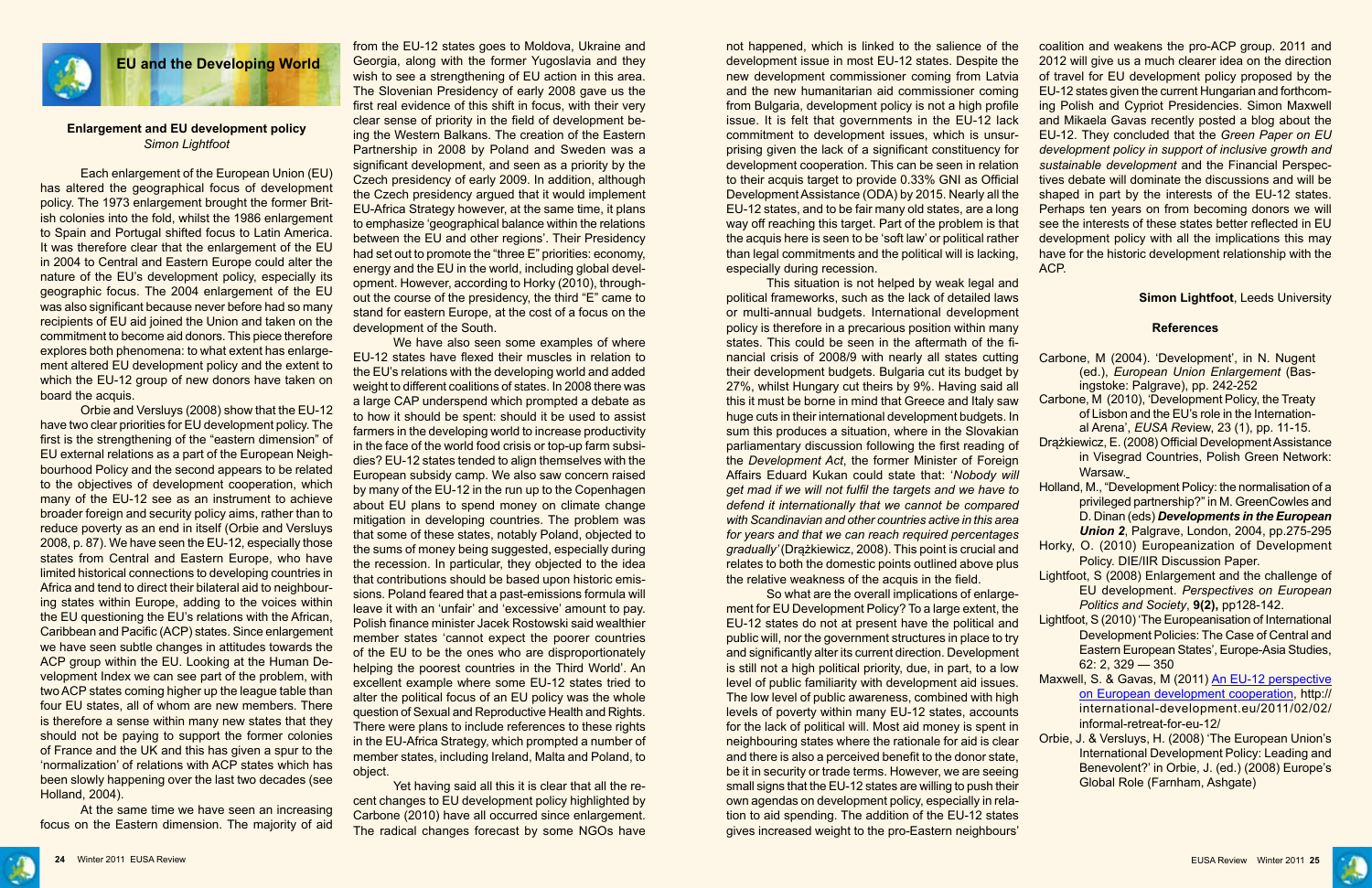

Especially interesting is the analysis of the cross-application of free movement and competition rules. On the one hand, the authors identify cases where free movement rules have been applied to private parties either through the official recognition of horizontal direct effect (e.g. C-415/93 *Bosman*, C-281/98 *Angonese*) or through the extended understanding of vertical situations so as to cover cases where states have allowed obstacles to free movement raised by individuals (e.g. C-265/95 *C. v. France – Spanish Strawberries,* C-112/00 *Schimidberger*). On the other hand, the authors put forward cases where competition rules have been applied to the state (e.g. 13/77 *INNO v. ATAB*). Against the background of these cases, the authors discuss where the line is between the "state" and an "undertaking" and how one knows which rules to apply. The authors see the development of the case law as a combination of the Court's functional approach to free movement and the teleological interpretation of the *effet utile* on which competition rules are based (p. 128).

The contribution of this book to the abundant academic literature on the internal market lies in that it focuses on the interaction of two main sets of provisions – on free movement and on competition – which, being a "moving target", as the authors say (p. 211), has remained underexplored to the present day. Particularly useful is the analysis of this public private interface in four specific areas: commercial state monopolies; public undertakings and special and exclusive rights; services of general economic interest; and state aids. What in my view is not sufficiently covered in the analysis, although the authors have consciously left this out, is the third element of the internal market jigsaw – the Court's approach to positive integration, particularly to the competence of EU institutions to regulate the market in order to remove obstacles to free movement or appreciable distortions of competition. Still, the book's clear and detailed reasoning with its logical structure make it a good read.

#### **Tamara Perisin**, University of Zagreb

**Andrew Jordan**, **Dave Huitema**, **Harro van Asselt**, **Tim Rayner**, and **Frans Berkhout** (eds). *Climate Change Policy in the European Union: Confronting the dilemmas of Mitigation and Adaptation?* Cambridge: Cambridge University Press, 2010.

This useful volume has three stated aims: to describe policies related to climate change in the European Union, as they are and as they have developed over time; to examine the underlying dimensions of

**Wolf Sauter** and **Harm Schepel**. *State and Market in European Union Law: The Public and Private Spheres of the Internal Market before the EU Courts.* Cambridge: Cambridge University Press, 2009.

In the European Union, there is a lively debate on the interaction between free movement rules and competition rules. One could argue that these rules have the same aim which is the optimal functioning of the internal market (e.g. C-412/93 *Leclerc*), so that interpretations of their scope and permissible justifications should converge. But arguments can equally be made against this reasoning, as the Treaty itself is drafted in such a way as to entail two different sets of provisions – (arguably) those relating to the state and those relating to undertakings (e.g. 177&178/82 *Van de Haar*).

Sauter and Schepel's book deals with these very current issues by looking at the concepts of the "market" and the "State", concepts of private and public spheres, and it discusses not only where the line between the concepts is and what the areas where they interact are, but also how these issues are dealt with by the European Courts. The authors place their analysis in the context of European economic constitutionalism, German *Ordo*liberalism and the French doctrine of *service public* (p. 2), although they eventually concede that these concepts are not particularly helpful for understanding what the Court is doing in the field of the internal market (p. 219).

> The third aim, exploring future policies, is developed in two chapters. One provides a methodological background on scenario methods and policy exercises, while the other reports on a preliminary use of these

The main part of the book convincingly presents the Court's case law on free movement and competition rules. The changes in case law which have occurred over the decades are explained as reflections of the principles of functionalism, subsidiarity and pre-emption intended to preserve a balance in the division of power between the EU, its Member States and the market. For example, an argument is put forward that these principles can be seen in the fact that the broadening of the scope of what is now Art. 34 TFEU in 8/74 *Dassonville* and 120/78 *Cassis* was accompanied by the extension of permissible justification (rule of reason and mandatory requirements); or in the fact that the later narrowing of the scope of Art. 34 TFEU in C-267-8/91 *Keck* was accompanied by the article's "horizontal advance", e.g. in C-292/92 *Hunermund*, where self-regulatory associations are treated equally as public authorities (e.g. pp. 45, 73).

choice that gave rise to these policies; and to explore alternative scenarios for further development of policies over the next 10 to 30 years. It is on the first of these aims that the volume methods to structure discussions with two groups of EU policy participants and experts. The discussion is stimulating and the exercises appear to have provoked a useful discussion. One of the most interesting aspects of the project, however, was its aspiration to draw mutually enriching connections between the analysis of past policies and the exploratory examination of future ones, and this is only a little realized. One hopes the authors will take this aspect of the work further.

specific action (policy) to adopt; how to distribute costs and benefits; and how to implement and enforce policy choices – plus five "paradoxes" of EU policy-making that complicate choices on these six dimensions. The six dimensions of policy choice are used to organize the interpretive sections of the chapters on specific policy areas. This approach gives the collection an unusual degree of organizational consistency and conceptual coherence for a multi-author edited volume, but it is unclear how much benefit beyond this the scheme provides. The taxonomy does not offer much conceptual traction, and its intended uses in the scheme of the whole book are not entirely clear. The six dimensions of choice are in some chapters identified as "governance dilemmas," but it is not clear what it means for them to be dilemmas, beyond the obvious observation that any significant policy choice is difficult. Similarly unclear is the relationship of these choice dimensions to the five "paradoxes" of EU governance –a set of loosely stated contradictions between the declared aspirations of EU climate policy and its realization – which appear in the volume's introduction and conclusion, but of which little use is made in the analysis of specific policies.

provides its most significant contribution, a through description of current policies, their historical development, and their institutional setting. Early chapters provide concise introductions to EU institutions, major landmarks of their development, and the major contending theoretical accounts of them – sufficient to bring readers up to speed on the EU context. There then follow separate histories of several strands of climate-related policy – policies for burden-sharing among member states, renewable energy, the greenhouse-gas emissions-trading system, and adaptation to climate change. The accounts are admirably cogent, providing a great deal of political, institutional, and historical detail that has not previously been offered in any single, widely available source. They cover the period from the first emergence of climate change as a policy issue in the 1970s, through preparation of the EU negotiating position for the Copenhagen climate meetings in December, 2009. The volume's second aim, examining underlying choices, relies on a simple conceptual scheme that identifies six dimensions of policy choice – what problem to address; at what level to act; when to act; what Two further brief critical notes: First, the discussions of policy challenges do not always distinguish clearly enough between issues related to the specific EU institutional setting, and general characteristics of climate-change policy that manifest in multiple domains. A prominent example is the discussion of the diffuse treatment of adaptation and its problematic separation from mitigation: this is characteristic of climate policy virtually everywhere, not just in the EU. Second, the chapter on water policy – while a fine history of EU policy on this issue – fits rather awkwardly in the volume, since one of its major points is that considerations of climate change have played virtually no role in this policy thus far, although they clearly ought to. These and other nits aside, this is a useful volume. It will be a particularly valuable read for scholars and practitioners of climate-change policy who need a one-stop presentation of the institutional, political, and historical complexities of these policies in the EU.

### **Edward A. Parson**, University of Michigan

**Christian Twigg-Flesner** (ed.). *The Cambridge Companion to European Union Private Law.* Cambridge: Cambridge University Press, 2010.

Well into its teens by now, the private law of the European Union has its own companion. The very appearance of a publication of this sort is indeed a coming-of-age moment for a discipline whose existence was hard to fathom until the 1980s. Member states' judges and lawyers have come full circle, from resisting European Union private law as an intrusion into a quintessentially national sphere, to embracing it as a natural consequence of market integration. The question is no longer whether or not to approximate the private laws of the member states. The question is *how* to do it. This remarkable shift in attitude is the result of relentless efforts spearheaded by the Commission in the name of a seamless market. The fact that legal scholars throughout the Union have collaborated, in different ways but with reliable enthusiasm, to the study of private law harmonization is a function both of ear-